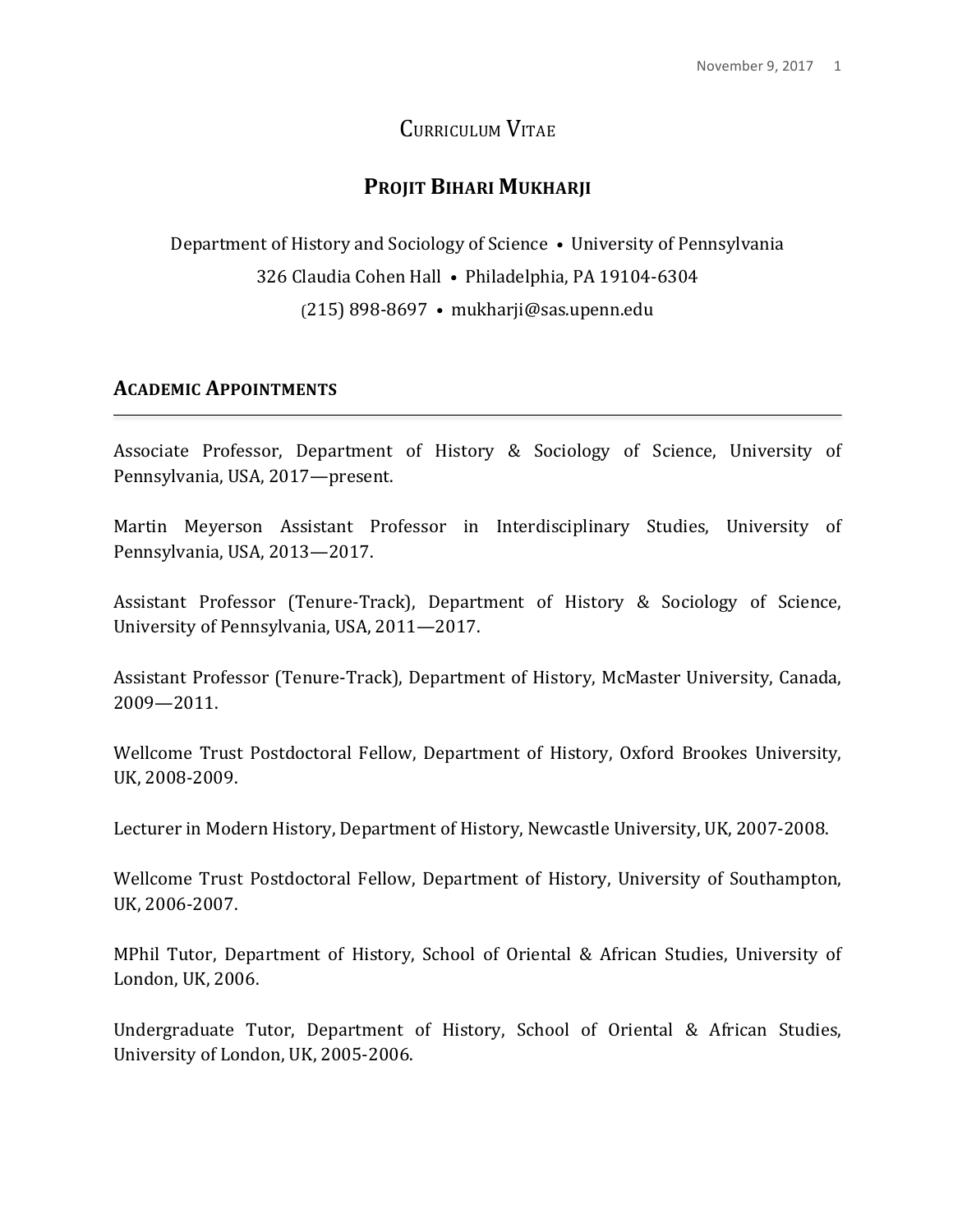Research Assistant to Ashis Nandy, Centre for the Study of Developing Societies, Delhi, India, 2003.

### **EDUCATION**

PhD, School of Oriental & African Studies (SOAS), University of London, UK - 2006.

MPhil, Jawaharlal Nehru University, New Delhi, India - 2003.

MA, Jawaharlal Nehru University, New Delhi, India – 2001.

BA (Hons.), Presidency College, University of Calcutta, Calcutta, India- 1999.

### **AWARDS AND FELLOWSHIPS**

- Research Fellowship, Visiting Scholar, Department II, Max Planck Institute for the History of Science, Berlin, January - April 2018.
- **Penn Faculty Fellow, Wolf Humanities Center, University of Pennsylvania,** September 2017 – May 2018.
- Affiliated Scholarship, Herman D. Katz Center for Advanced Judaic Studies, University of Pennsylvania, September 2017 - May 2018.
- **.** The Andrew W. Mellon Foundation: John E. Sawyer Seminars on the Comparative Study of Cultures, "Religion and Medicine in the Global South", Principal Investigator. [Recommended by the University to The Mellon Foundation, ultimately unsuccessful]
- **I.** University Research Foundation Conference Support Grant, "Para-Historicities: Parallel Pathways in Historical Knowledge Production, South Asia, 1800-200", University of Pennsylvania, February 2014.
- **.** Penn Faculty Research Grant, Center for the Advanced Study of India (CASI), "Casting Genomics: Race, Caste and the history of Pharmacogenomics in India", University of Pennsylvania, April 2013.
- Standard Research Grant, SSHRC, McMaster University, April, 2010.
- Aid to Research Workshops & Conferences in Canada, SSHRC, April, 2010.
- Standard Research Grant, Arts Research Board, McMaster University, January 2009.
- Wellcome Postdoctoral Research Fellowship, 2006-2010.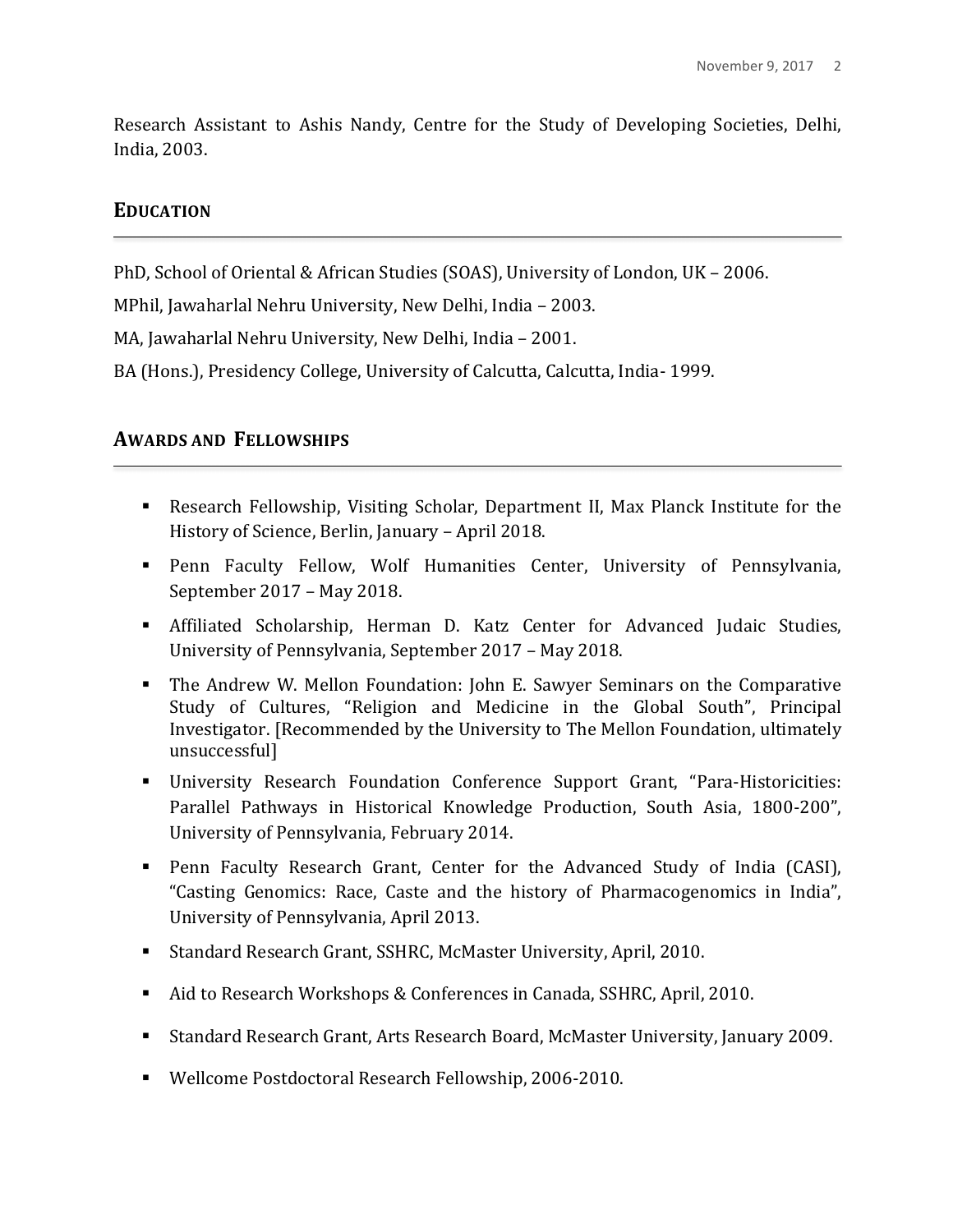- Felix Fellowship for Doctoral Dissertation, 2003-2006.
- Central Research Fund, University of London, 2005.
- SOAS Fieldwork Grant, 2004.
- Qualified UGC NET (National Eligibility Test for Lectureship, India), 2001.
- Junior Research Fellowship, Indian Council of Historical Research for MPhil Project, 2001.
- Research Fellow, Centre for the Study of Developing Societies (CSDS), Delhi, 2001.

## **ACADEMIC AFFILIATIONS**

Department of South Asia Studies Graduate Group, University of Pennsylvania, 2011 present. 

Department of Religious Studies Graduate Group, University of Pennsylvania, 2011 present.

Department of History Graduate Group, University of Pennsylvania, 2013—present.

## **PUBLICATIONS**

### **- Monograph: Refereed -**

#### **2016**

**.** Doctoring Tradition: Ayurveda, Small Technologies and Braided Sciences, Chicago: University of Chicago Press. September 23, 2016.

### **2009**

**.** Nationalizing the Body: The Market, Print and Daktari Medicine in Colonial Bengal, 1860-1930, London: Anthem Press, 368pp. [Paperback 2011; Indian edn. 2012]

## **- Monograph: In Progress -**

**EXECTE:** Locating the 'Human': Betwixt Genes and Souls in Twentieth-Century India.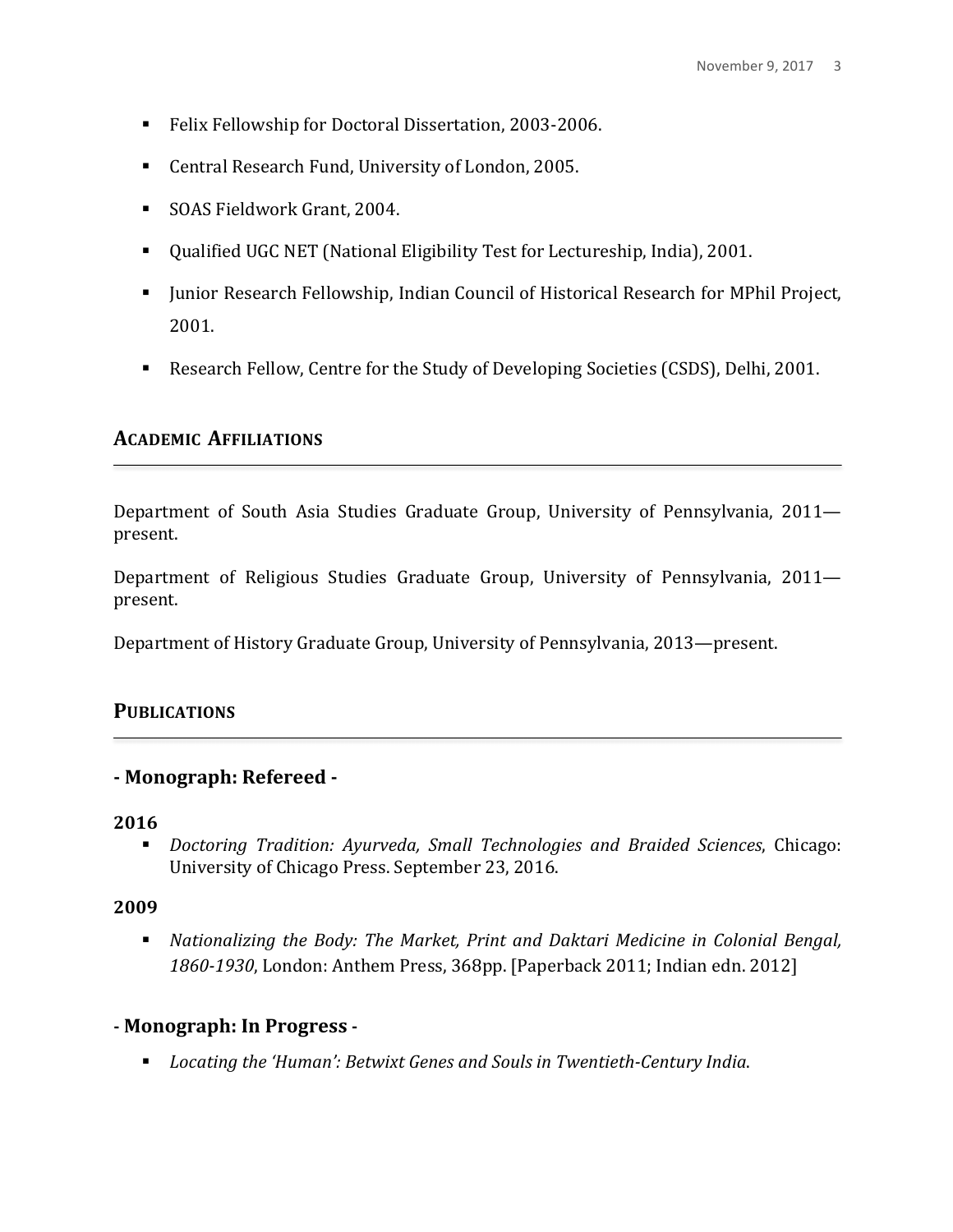## **- Edited Books: Refereed -**

## **2012**

**E** Co-editor [with David Hardiman], **Medical Marginality in South Asia: Situating Subaltern Therapeutics**, Intersections: Colonial and Postcolonial Histories Series, London, New York: Routledge.

### **2010**

**E** Co-editor [with Waltraud Ernst and Anne Digby], **Crossing Colonial** Historiographies: Histories of Colonial and Indigenous Medicines in **Transnational Perspective**, Newcastle-upon-Tyne: Cambridge Scholars Publishing, 280pp. 

### **2008**

**EXEC** Co-editor [with Dolores Martinez], **Football: From England to the World**, London, New York: Routledge, 156pp.

## **- Journal Articles: Refereed -**

- "Cat and Mouse: Animal Technologies, Trans-Imperial Networks and Public Health from Below, British India, c. 1907-1918", **Social History of Medicine**, Advance
- **.** "Vernacularizing the Body: Informational Egalitarianism, Hindu Divine Design and Race in Physiology School Books, Bengal 1859-1877", **Bulletin of the History of Medicine**, 91:3, 554-85.
- **.** "The Bengali Pharaoh: Upper-Caste Aryanism, Pan-Egyptianism, and the Contested History of Biometric Nationalism in Twentieth-Century Bengal", **Comparative Studies in Society and History**, 59:2, 446-76.
- **.** "Injection", **South Asia: Journal of South Asian Studies**, Special Issue: English Keywords in Modern India, 40:2, 333-35.
- **.** "Dis-Locating Subaltern Therapeutics: *Totka Chikitsa*, Nomad Sociality, and Anti-Consumerism in Colonial Bengal", **Asian Medicine**, Special issue: "Indian Medical Traditions between State and Village: Representation, Legitimation and Exclusion",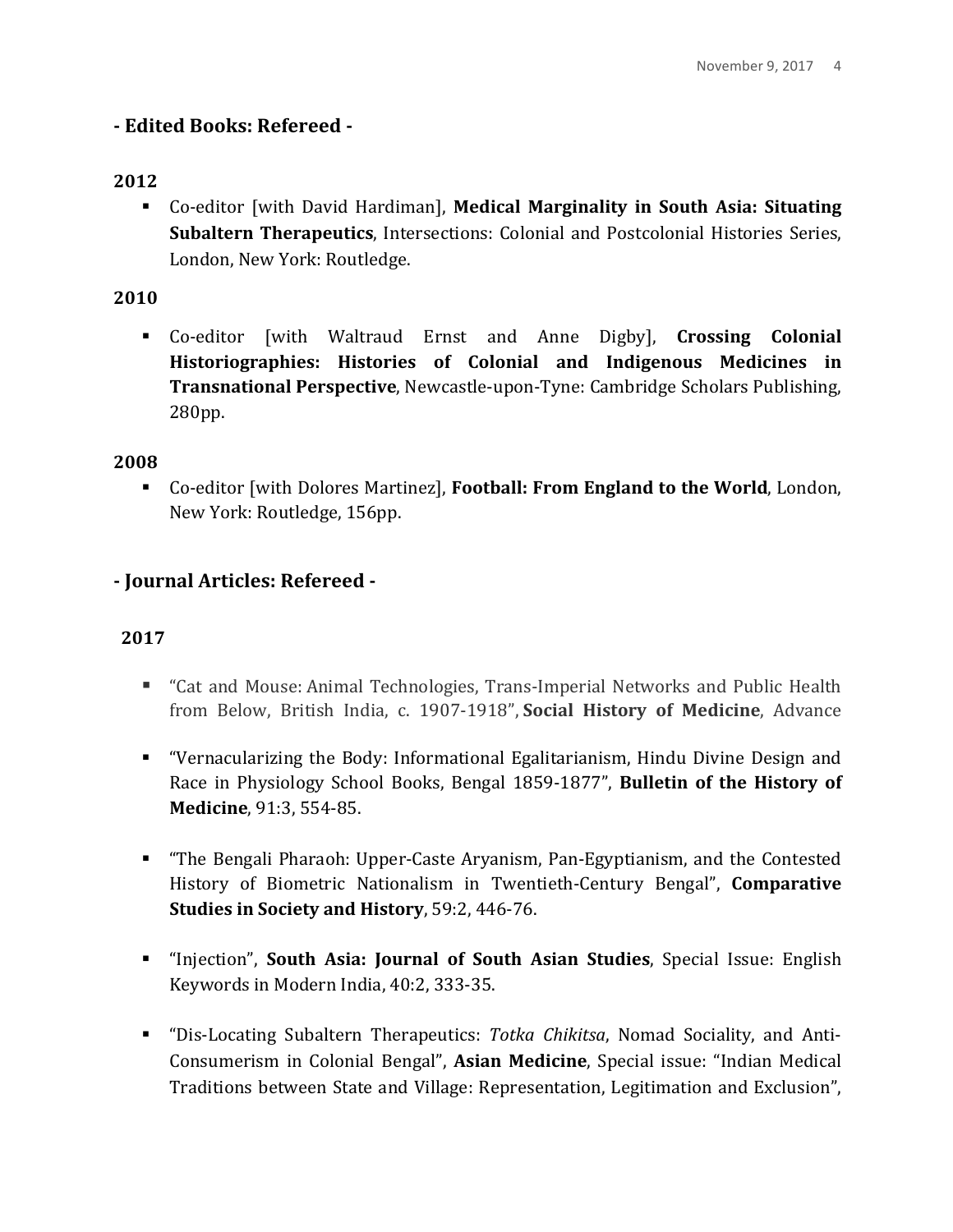In press.

- "Sound Medicine: Towards a Nomadology of Medical Mantras in Bengal, c. 17th -20th CE", Asian Medicine, Special issue: "Sacred Cures", Accepted.
- **EXECT:** "Akarnan: The Stethoscope and the Making of Modern Ayurveda, Bengal, c. 1894-1952", Technology and Culture, Accepted.

## **2016**

- **EXECUTE:** "Parachemistries: Colonial Chemopolitics in a Zone of Contest", **History of Science**, 54:4, 362-82.
- "Truth as Materio-Moral Practice: The Calling of History for Histories of Science", **Comparative Studies of South Asia, Africa and the Middle East**, 36:2, 354-60.
- **EXECT:** "Feringhee Dharma: Augustinians, Amerindians and a Bengali deity in an early modern Iberian world", **South Asian History and Culture**, 7:1, 37-54.

**2015**

- **.** "Profiling the Profiloscope: Facialization of Race Technologies and the Rise of Biometric Nationalism in Interwar India", **History & Technology: Special Issue on Technology in South Asian Imaginary**, 31:4, 376-96.
- **E** "Technospatial Imaginaries: Masud Rana and the Vernacularization of Popular Cold War Geopolitics in East Pakistan, 1966-71", **History & Technology**, Special Issue: Nation, Knowledge, and Imagined Futures: Science, Technology, and Nation-Building, Post-1945, 31:3, 324-40.

- ! "Vishalyakarani as E. Ayapana: Retro-Botanizing, Embedded Traditions and Multiple Historicities of Plants in Colonial Bengal, 1890-1940", **Journal of Asian Studies**, 73:1, 65-87.
- **EXECT:** "From Serosocial to Sanguinary Identities: Caste, Transnational Race Science and the Shifting Metonymies of Blood Group B, India c. 1918-1960", **Indian Economic** and Social History Review, 51:2, 143-76.
- **E** "Swapnaushadhi: The Embedded Logic of Dreams and Medical Innovation in Bengal", **Culture, Medicine and Psychiatry**, 38:3, 387-407.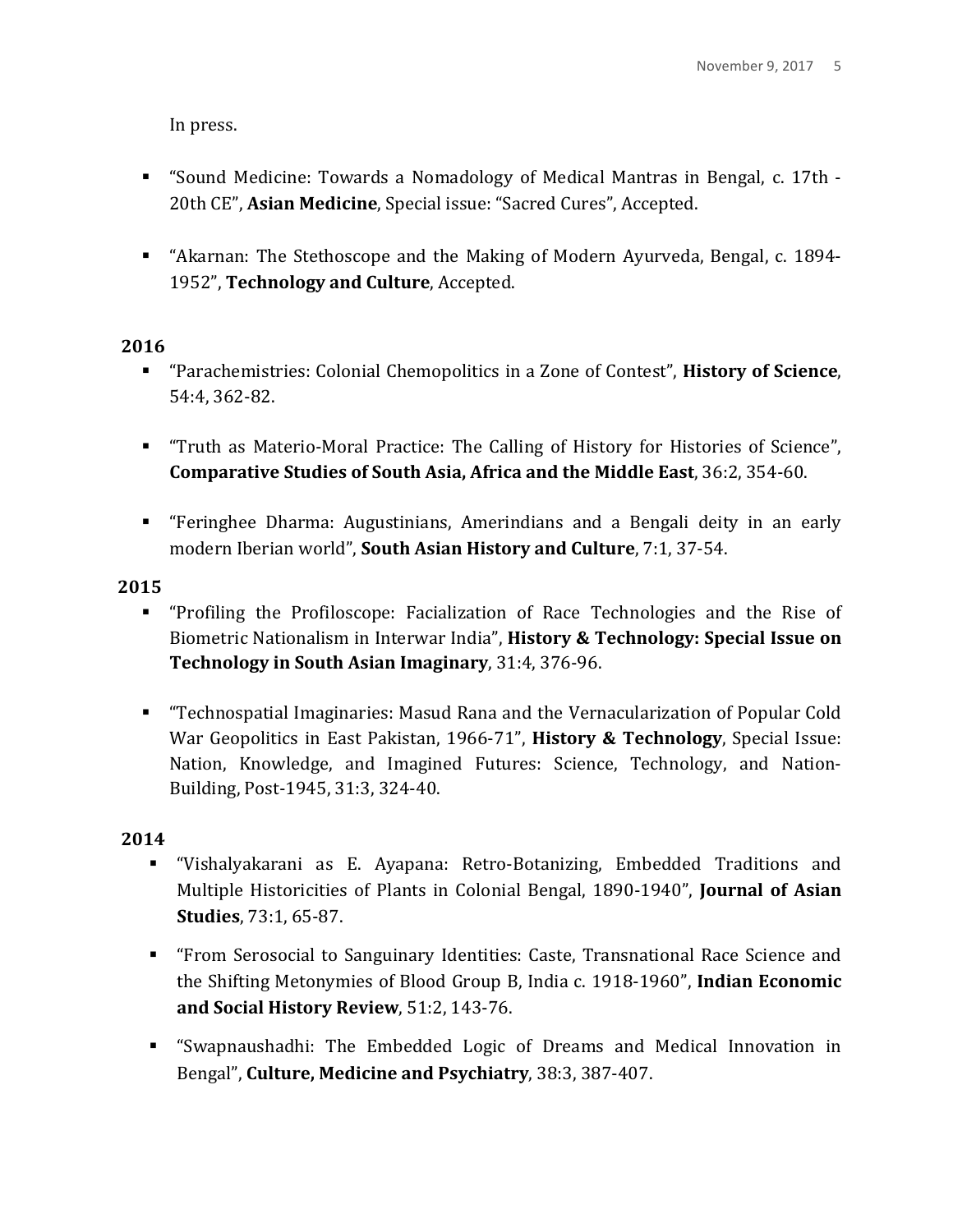- **.** "In-Disciplining Jwarasur: the Folk/Classical Divide and the Transmateriality of Fevers in Colonial Bengal", **Indian Economic and Social History Review**, 50:3, 261-88.
- **.** "*Munisipal Darpan:* Imagining the Embodied State and Subaltern Citizenship in 1890s Calcutta", **South Asian History & Culture**, 4:1, 31-47.

# **2012**

- **.** "The 'Cholera Cloud' in the Nineteenth Century British World: History of an Objectwithout-an-essence", **Bulletin of the History of Medicine**, 86:3, 303-32.
- "Cultures of Fear: Technonationalism and the Postcolonial Responsibilities of STS", **East Asian Science & Technology Studies (EASTS), 6:2, 267-74.**

# **2011**

- "Lokman, Chholeman and Manik Pir: Multiple Frames of Institutionalizing Islamic Medicine in Modern Bengal", **Social History of Medicine**, 24:3, 720-38.
- "Symptoms of Dis-Ease: New Trends in the Histories of 'Indigenous' South Asian Medicines", **History Compass**, 9:12, 887-99.

# **2010**

■ "Babon Gaji's Many Pasts: The Adventures of a Historian in a Counter-Archive", **Contemporary South Asia, 18:1, 89-104.** 

# **2009**

- "Bangladeshe Ayurbed: Ekti Ashastriyo Itihaash" (Ayurveda in Bengal: A Non-Classical History) [in Bengali], Special issue on History of Medicine, **Ababhaas** [Bengali Journal], March, 112-20.
- "Ekti Prachin Jati-r Obokkhoy': Uponibeshik Bharot-e Malaria O Race, 1860-1930", Translation into Bengali of David Arnold, "'An Ancient Race Outworn': Malaria and Race in Colonial India, 1860-1930", Special issue on History of Medicine, Ababhaas [Bengali Journal], March, 123-141.

## **2008**

**Example 1** Jessie's Dream at Lucknow: Popular Memorializations of Dissent, Ambiguity and Class in the Heart of the Empire", **Studies in History**, 24:1, 77-113.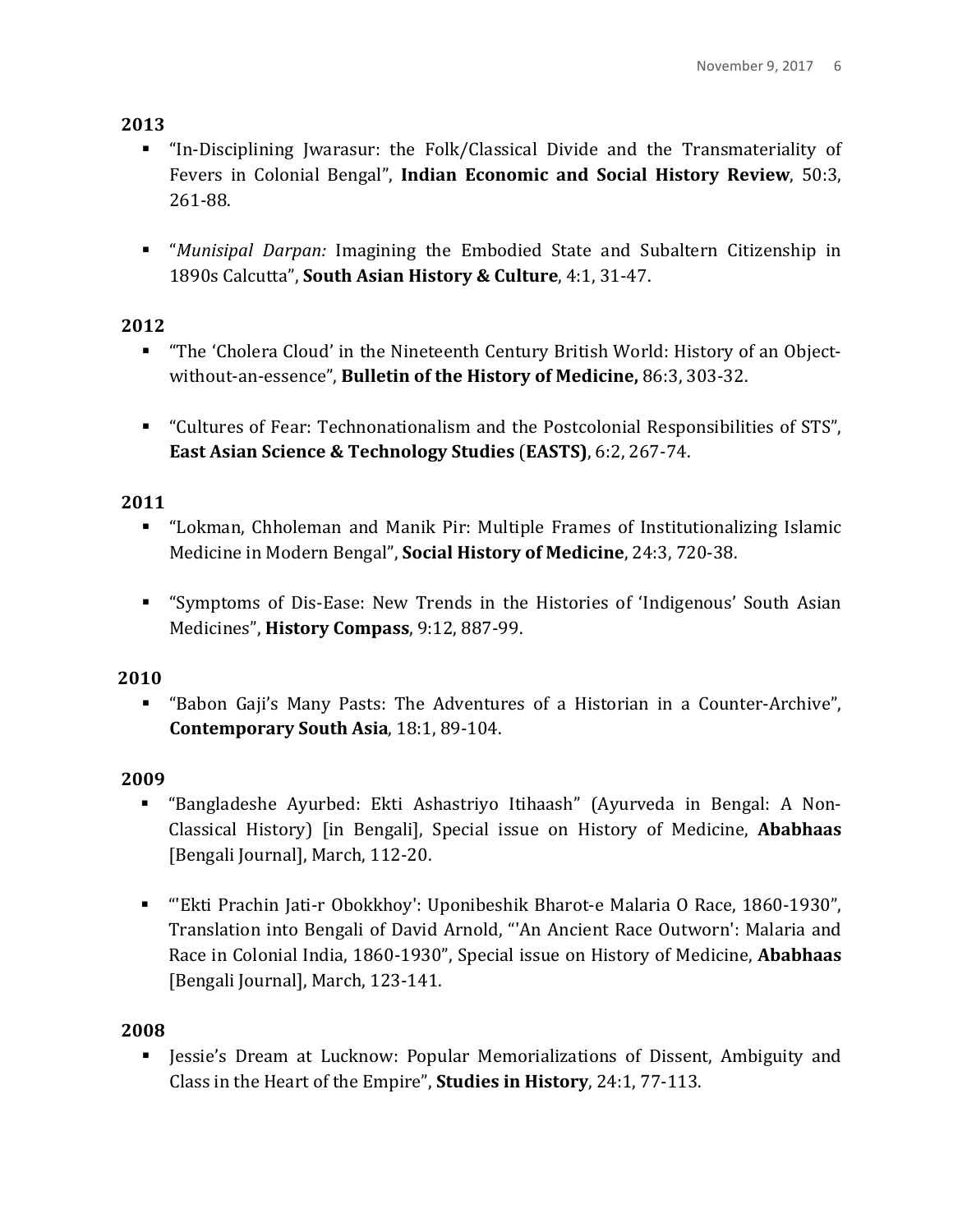! "'Feeble Bengalis' and 'Big Africans': African Players in Bengali Club Football", **Soccer and Society**, 9:2, 273-85.

### **2007**

**EXECT:** "Structuring Plurality: Locality, Caste, Class and Ethnicity in Nineteenth-Century Bengali Dispensaries", **Health and History**, 9:1, 80-105.

## **2006**

**"** "Going Beyond Elite Medical Traditions: The Case of Chandshi", **Asian Medicine: Tradition and Modernity**, 2:2, 277-91.

## **2005**

- **EXECT:** "Bangali Ayurbed: Frames, Texts and Practices", The Calcutta Historical Journal, 25:2, 15-46.
- **...** "What's in a Name? The Crisis of Botanical Identification and the Production of 'Economic Man'", **Social Scientist**, 33:5/6, 3-25.
- **.** "Sedentary Games and the Nationalist Project: A Silent History?", The **International Journal of the History of Sport**, 22:4, 699-707. [co-authored with Nirbed Ray]

## **2004**

- **Enframing Bangali Ayurbed: Going Beyond 'Frontier' Frames'', Journal of the Asiatic Society of Bangladesh (Humanities)**, 49:1, 13-40.
- **.** "The Early Cricketing Tours: Imperial Provenance and Radical Potential", The **International Journal of the History of Sport, 21:3-4, 349-62.**

# **- Journal Articles: Refereed – In Progress -**

- **EXECTE:** "Refracting Circulation: Plague Vaccines, Radiant Contagionism and the Anti-Colonial Mummy, Bengal circa. 1910", **Osiris**, Special Issue: Past Imperfect: The History of Science/Fiction, 34, 2019. Issue accepted, article under review.
- "Virtuous Foods: Novel Foods and the Braided Science of *Drabyaguna*, Bengal, 18<sup>th</sup> 20<sup>th</sup> Centuries", **Osiris**, Special Issue: Critical Histories of the Food Sciences, 35, 2020. Issue accepted, article under preparation.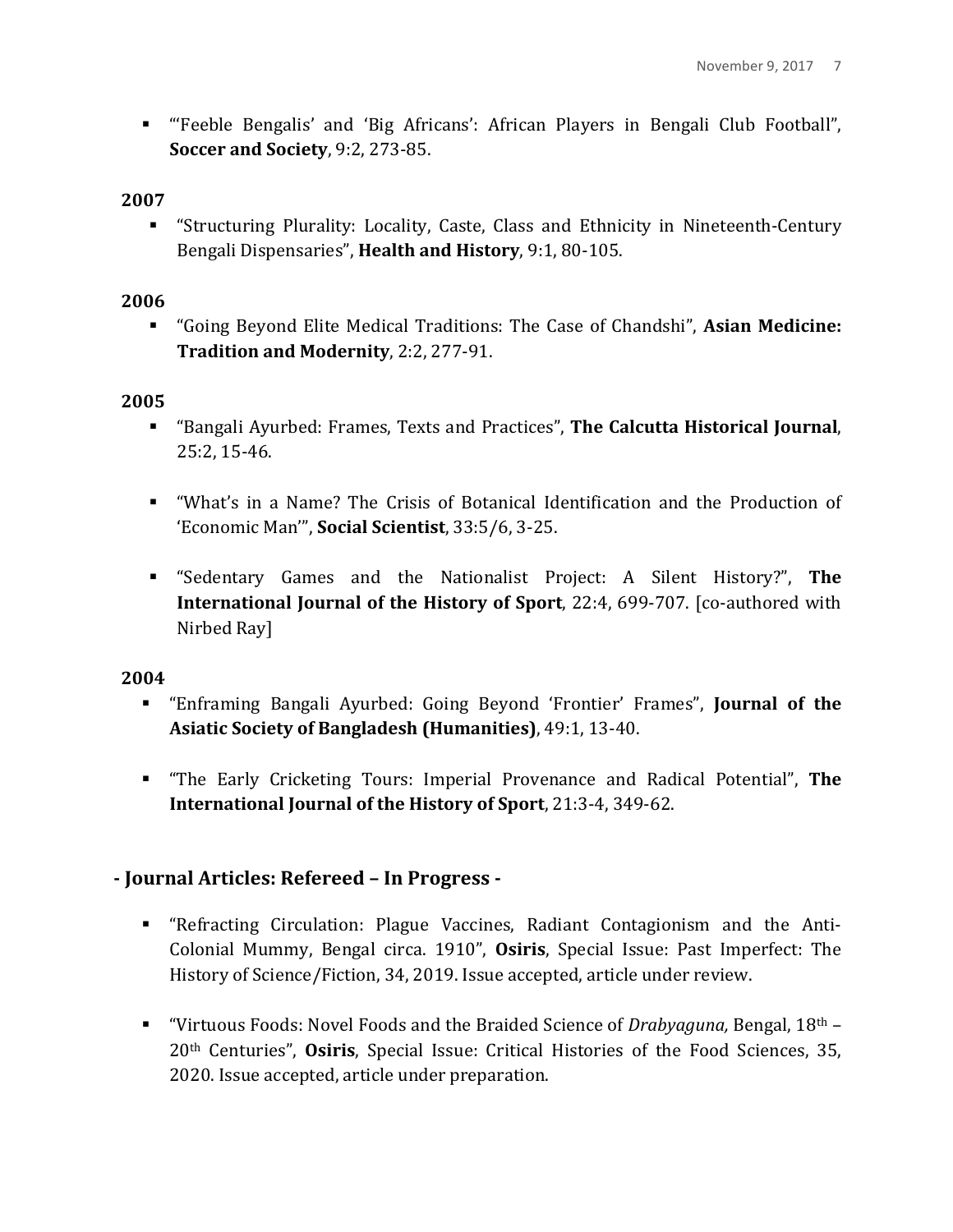**EXECUTE:** "Subaltern Surgeries: Colonial Law and the Regulation of Traditional Medicines in the British Raj", **Osiris**, Special Issue: Global Medical Cultures, Properties and Laws, 36, 2021. Issue under review.

## **- Journal Articles: Non-Refereed -**

## **2017**

**Embracing Academic Elitism", South Asian History and Culture**, Special section: Contributions from *South Asian History and Culture* Roundtable, 2016, 8:3, 354-359.

### **2014**

**.** "A Whole Realm of Unregulated Healing", **Wellcome History**, Summer, 53, 14-15. [With David Hardiman]

### **2008**

**EXECT:** "Dilemmas of Modernity: Ayurvedic Education in Twentieth Century Bengal", **Wellcome History**, March, 38, 12-13.

### **2007**

- "My Once Erect Form Is Now Bent With Woe': The Indian Revolt in Scottish Ballads", Biblio: A Review of Books, March-April, 18-19.
- "In Good Health: The History of Medicine in India British Perspectives", Special issue on the History of Medicine, Biblio: A Review of Books, September-October, 19-20. [co-authored with Waltraud Ernst]

## **- Contributions to Books: Refereed -**

- ! "Handwriting Analysis as a Dynamic Artisanal Science: The Hardless Detective Dynasty and the Forensic Cultures of the British Raj", in Ian A. Burney, Christopher Hamlin, and Neil Pemberton eds., **Locating Forensic Cultures**, Baltimore: John Hopkins University Press, In press.
- **.** "Olden Times: Watches, Watchmaking and Temporal Culture in Calcutta, c. 1757-1857", in Sarvani Gooptu and Ishita Banerjee eds., **On Modern Indian Sensibilities: Culture, Politics, History, New Delhi: Routledge, In press.**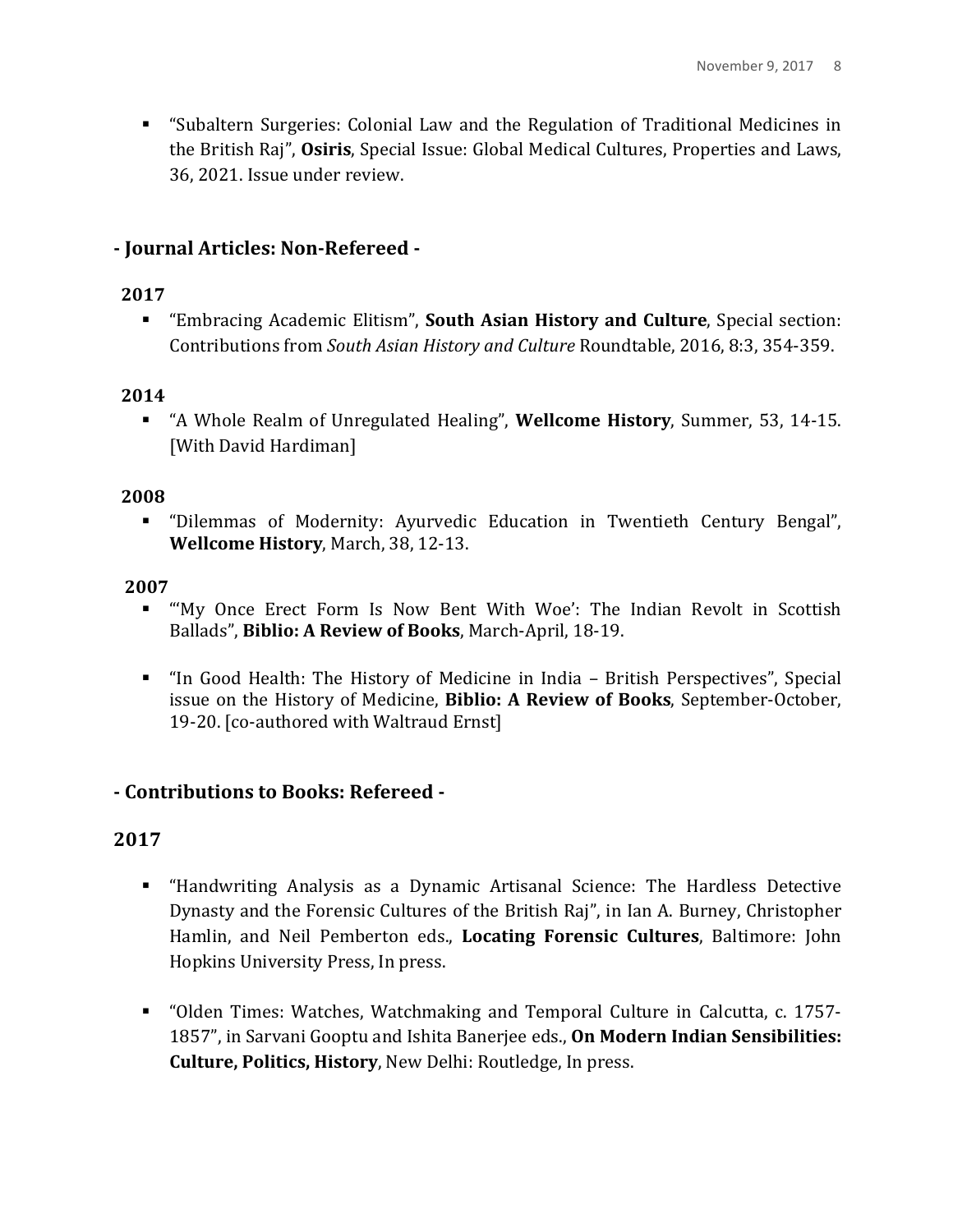- " "Vernacularizing Political Medicine: Locating the Medical Betwixt the Literal and the Literary in Two Texts on the Burdwan Fever, Bengal c. 1870s", in Rohan Deb Roy and Guy Attewell eds., Locating the Medical: Explorations in South Asian **History**, New Delhi: Oxford University Press, In press.
- ! "From Physiograms to Cosmograms: Daktar Binodbihari Ray Kabiraj and the Metaphorics of the Nineteenth-Century Ayurvedic Body", in Sally Shuttleworth, Melissa Dickson and Emilie Taylor-Brown eds., **Medicine and Modernity in the Long Nineteenth Century, Manchester: Manchester University Press (SSHM** series), under review.
- **.** "Braided Sciences: Useful Knowledge in Zones of Contest Beyond the West until c. 1860", in Hugh Slotten, Ronald Numbers and David Livingstone eds., **The** Cambridge History of Science, vol. 8: Modern Science in National, **Transnational, and Global Context**, Cambridge: Cambridge University Press, under review.

- **.** "Ambiguous Imperialisms: British Subaltern Attitudes Towards the 'Indian War' of 1857", in Andrea Major and Crispin Bates eds., **Mutiny at the Margins: New Perspectives on the Indian Uprising of 1857: Volume II: Britain and the Indian Uprising of 1857, New Delhi: Sage Publications, 110-133.**
- "O'er the Cruel Roll of War Drums': The Politicisation of Legends in the Age of Mechanical Reproduction", in Marina Carter and Crispin Bates eds., **Mutiny at the Margins: New Perspectives on the Indian Uprising of 1857: Volume III: 1857 – Global Perspectives**, New Delhi: Sage Publications, 36-66.

- **.** "Chandshir Chikitsha: A Nomadology of Subaltern Medicine", in David Hardiman and Projit B. Mukharji eds., Medical Marginality in South Asia: Situating Subaltern **Therapeutics**, Intersections: Colonial and Postcolonial Histories Series, London, New York: Routledge, 85-108.
- **Introduction, in David Hardiman and Projit B. Mukharji eds., Medical Marginality in South Asia: Situating Subaltern Therapeutics**, Intersections: Colonial and Postcolonial Histories Series, London, New York: Routledge, 6-35. [co-authored with David Hardiman]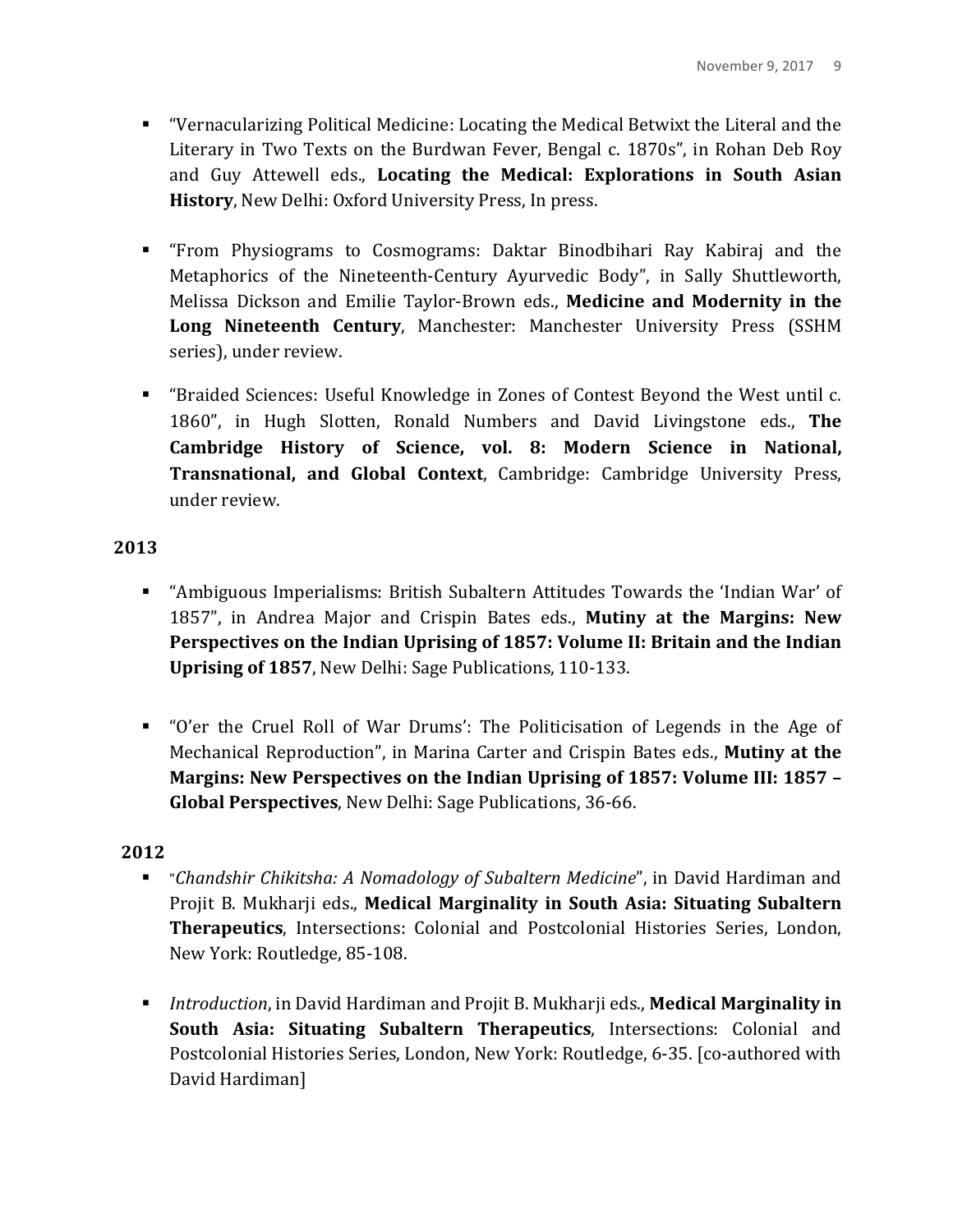**.** "*Pharmacology,* '*Indigenous Knowledge', Nationalism - Few Words from the Epitaph of Subaltern Science*", in Mark Harrison and Biswamoy Pati eds., **The Social History of Health and Medicine in Colonial India, London, New York: Routledge, 195-212.** 

## **2008**

- **.** "Prologue", in Dolores Martinez and Projit Mukharji eds., **Football: From England to the World**, London, New York: Routledge, 1-3.
- **E** "Feeble Bengalis' and 'Big Africans': African Players in Bengali Club Football", in Dolores Martinez and Projit Mukharji eds., **Football: From England to the World,** London, New York: Routledge, 107-119.

# **- Contributions to Book: Non-Refereed -**

## **2007**

**E** "Can The Subaltern Sing? The 'Indian War' in Nineteenth Century British Broadsides", in Sharmistha Gooptu and Boria Majumdar eds, Revisiting 1857: **Myth, Memory, History**, New Delhi: Roli Books, 92-120.

# **- Book Reviews -**

# **2017**

- Review of Saurabh Dube, *Subjects of Modernity: Time-Space, Disciplines, Margins* (Manchester: Manchester University Press, 2017), **Postcolonial Studies**, In press.
- Review of David Arnold, *Toxic Histories: Poison and Pollution in Modern India* (Cambridge: Cambridge University Press, 2016), **Nursing History Review**, In press.
- **.** Review of Erica Wald, *Vice in the Barracks: Medicine, the Military and the Making of Colonial India* (Basingstoke: Palgrave Macmillan, 2014), **Journal of Asian Studies**,  $76.2$ , In press.

## **2016**

■ Review of Madeleine Healey, *Indian Sisters: A History of Nursing and the State, 1907-2007* (New Delhi: Routledge, 2014), **Nursing History Review***,* 24, 150-52.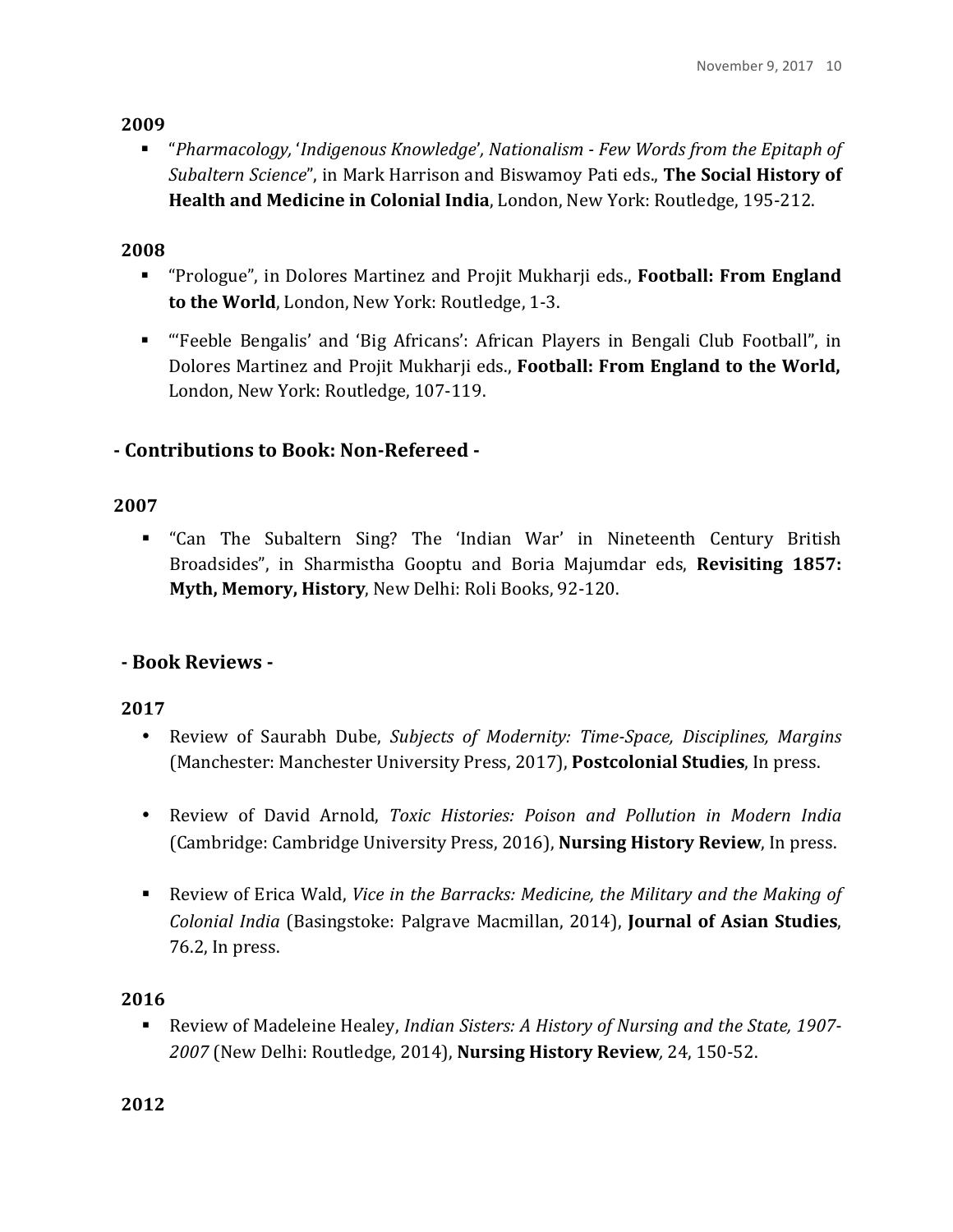**EXELGARED ENDERGY** Review of Mark Harrison, *Medicine in an Age of Commerce and Empire: Britain and Its Tropical Colonies 1660-1830* (Oxford: Oxford University Press, 2010), **Social History of Medicine**, 25:1, 251-252.

#### **2011**

■ Review of Ishita Pande, *Medicine, Race and Liberalism in British Bengal: Symptoms of Empire* (Abingdon: Routledge, 2010), **Social History of Medicine**, 24:1, 182-83.

### **2009**

- **EXECTED:** Review of Laurent Pordié, *Tibetan Medicine in the Contemporary World: Global Politics of Medical Knowledge and Practice* (Abingdon: Routledge, 2008), **Social History of Medicine**, 22:3, 661-662.
- **EXECTED:** Review of Seema Alavi, *Islam and Healing: Loss and Recovery of an Indo-Muslim Medical Tradition, 1600-1900* (Basingstoke: Palgrave Macmillan, 2008), **Social History of Medicine, 22:2, 400-02.**
- **EXECTE:** Review essay, "From History of Colonial Medicine to Plural Medicine in a Global Perspective: Recent Works on History of Medicine in Colonial/Postcolonial Contexts", NTM: Journal of the History of Science, Technology and Medicine, 17:4, 447-458. [co-authored with Waltraud Ernst]

### **2007**

■ Review of Kavita Sivaramakrishnan, *Old Potions, New Bottles: Recasting Indigenous Medicine in Colonial Punjab, 1850-1945* (Hyderabad: Orient Longman, 2006), **Social Scientist**, 35:5/6, 76-79.

#### **2005**

- Review of Sekhar Bandopadhyay, *Caste, Culture and Hegemony: Social Dominance in Colonial Bengal* (New Delhi: Sage, 2004), **Social Scientist,** 33:7/8, 94-97.
- "A Growing Ball Park", Journal review of J.A. Mangan (ed.), *Sport in Society: Cultures, Politics, Media and Commerce* (London: Taylor and Francis), **Biblio: A Review of Books,** 10:5-6, 30-31.

#### **2004**

**.** Aditya Mukherjee, *Imperialism*, Nationalism and the Making of the Indian Working *Class* (New Delhi: Sage, 2002), **Social Scientist**, 32:5/6, 89-93.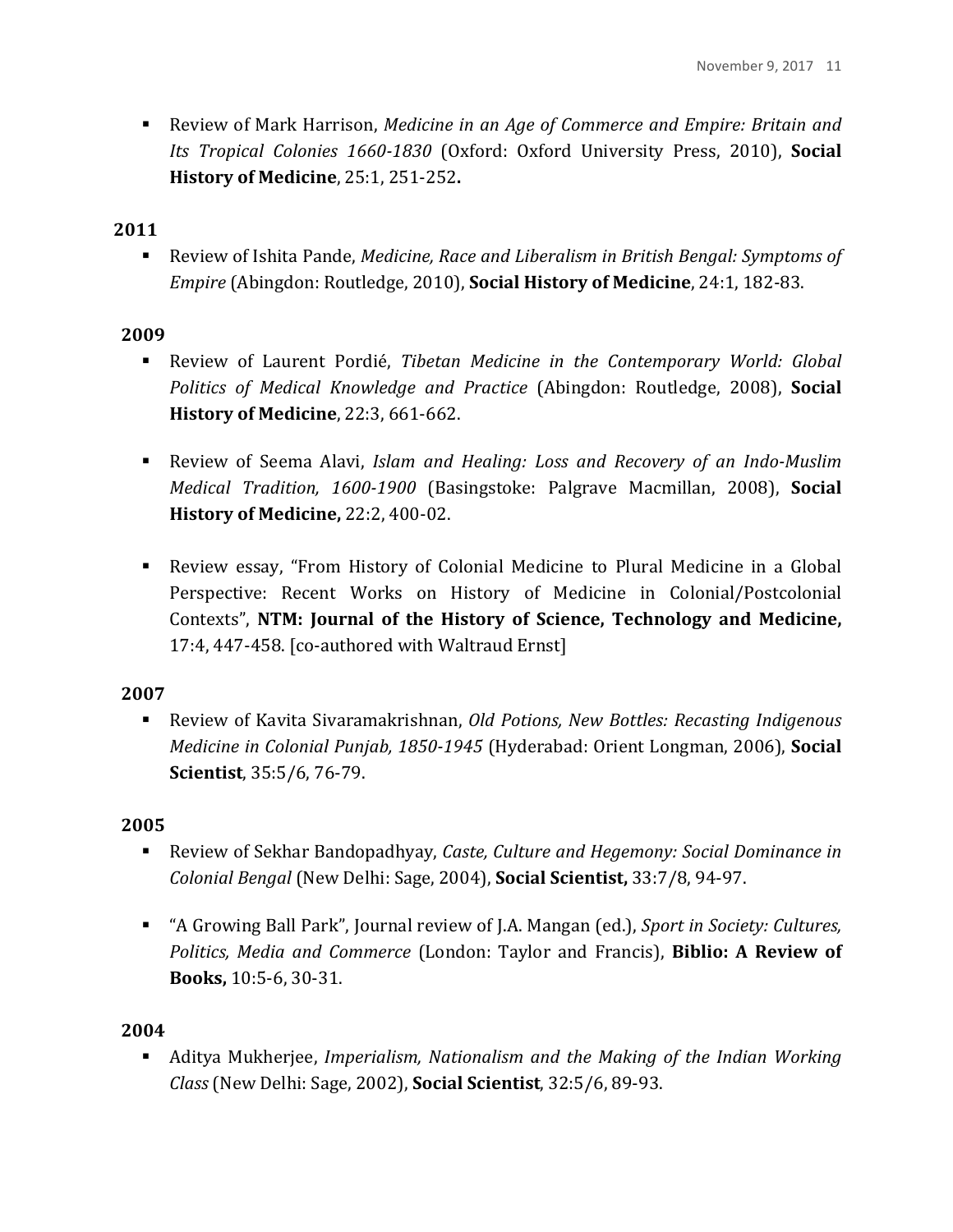- **.** "Trajectory of Violence", Andres Bjorn Hansen, *Partition and Genocide: Manifestation of Violence in Punjab, 1937-1947* (New Delhi: India Research Press, 2002), **Biblio: A Review of Books**, 8:11-12, 30.
- **.** The Nehru Memorial Museum and Library (ed.), *Gender and Nation* (New Delhi: Nehru Memorial Museum and Library, 2001), **Social Scientist**, 31:3/4, 90-93.
- **.** "Polemical Pieces", Sumit Sarkar, *Beyond Nationalist Frames: Relocating Postmodernism, Hindutva, History* (Delhi: Permanent Black, 2002), **Biblio: A Review of Books**, 8:1-2, 31.

# **OTHER MEDIA**

- **Essay, "Reincarnating Science in Postcolonial India", Cosmologics: A Magazine of Science, Religion, and Culture**, Harvard Divinity School, forthcoming.
- **.** Podcast, "Doctoring Traditions: Ayurveda, Small Technologies and Braided Sciences", **New Books Network**, January 16, 2017. http://files.newbooksnetwork.com/scitechsoc/142scitechsocmukharji.mp3
- **.** Podcast, "Java Spirits, Jewish Networks, Japanese Markets: Crime and Chemical Innovation in 1930s Colonial Calcutta", June 30, 2016. http://www.pulse-project.org/sites/default/files/Alcohol%20Flows%20-%204.3%20- %20Mukharji.mp4
- **.** Podcast, "A Scientific Take on the Indian National Identity: Mahalanobis' Profiloscope", **The Intersection**, March 22, 2016. http://www.audiomatic.in/show/a-scientific-take-on-the-indian-national-identitymahanalobis-profiloscope/
- **.** Web essay, "Biomoral Animacies", **Histories of the Future**, June 15, 2015, http://histscifi.com/essays/mukharji/biomoral
- **.** Web essay, "Paranimate Science": The Swarming Undead of the Raj", **Histories of the Future**, March 9, 2015, http://histscifi.com/essays/mukharji/paranimate.html
- **Example 1** Featured in "Ghosts on Penn's Campus? What do Penn officials have to say?", **Philadelphia Inquirer**, March 10, 2015.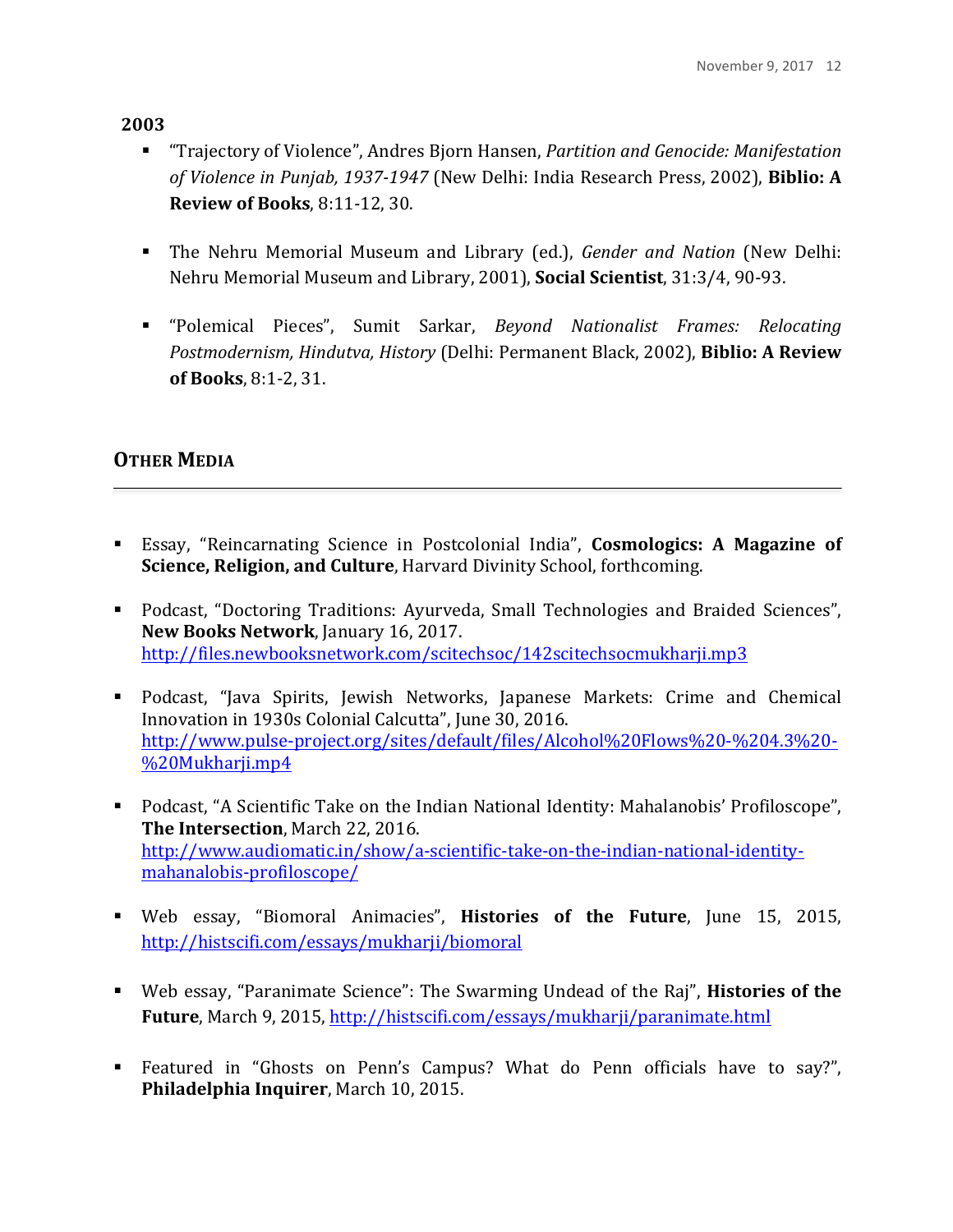**Examble 1** Featured in "Ghost Boosters" [on The Penn Ghost Project], **The Pennsylvania Gazette**, February 27, 2015.

## **KEYNOTE LECTURES**

#### **2017**

- **Examble University**, Graduate Conference: South-South II: Materiality and Embodiment in Greater Asia and Africa, "Non-Aligned Selves: Reincarnating Cold War Science", October 28.
- **. University of Vienna**, Conference: Medicine and Yoga in South and Inner Asia, "Immortal Matters: The Material Culture of Longevity Practices, 16th -18th CE", August 1.

## **INVITED TALKS AND LECTURES**

- Includes talks in invitation-only workshops and conferences -

- **. Harvard University**, Science, Religion and Culture Colloquium, "Islamicate Embryology in the Early Modern Arakan: A Politico-Economic History", October 12.
- **EXECT:** University of Pennsylvania, Wolf Humanities Center, Mellon Research Seminar, "Souls, Science and Socialism: Reincarnating Cold War Science", October 3.
- **· University of Pennsylvania**, Herbert D. Katz Center for Advanced Judaic Studies, "Chemistry, Crime and Colonialism in Jewish Calcutta, c. 1925-47", October 2.
- **I.** Massachusetts Institute of Technology, Workshop: Decolonizing Science in Asia, "There is a Ghost in the Computer: A Spectrology of Uncanny Risks", September 2.
- **ETH Zurich**, Workshop: Fringe Science and Threadbare Knowledge, "Rethinking Cold War Science from the Fringes: Parapsychology Research in India, c. 1958-68", June 22-23.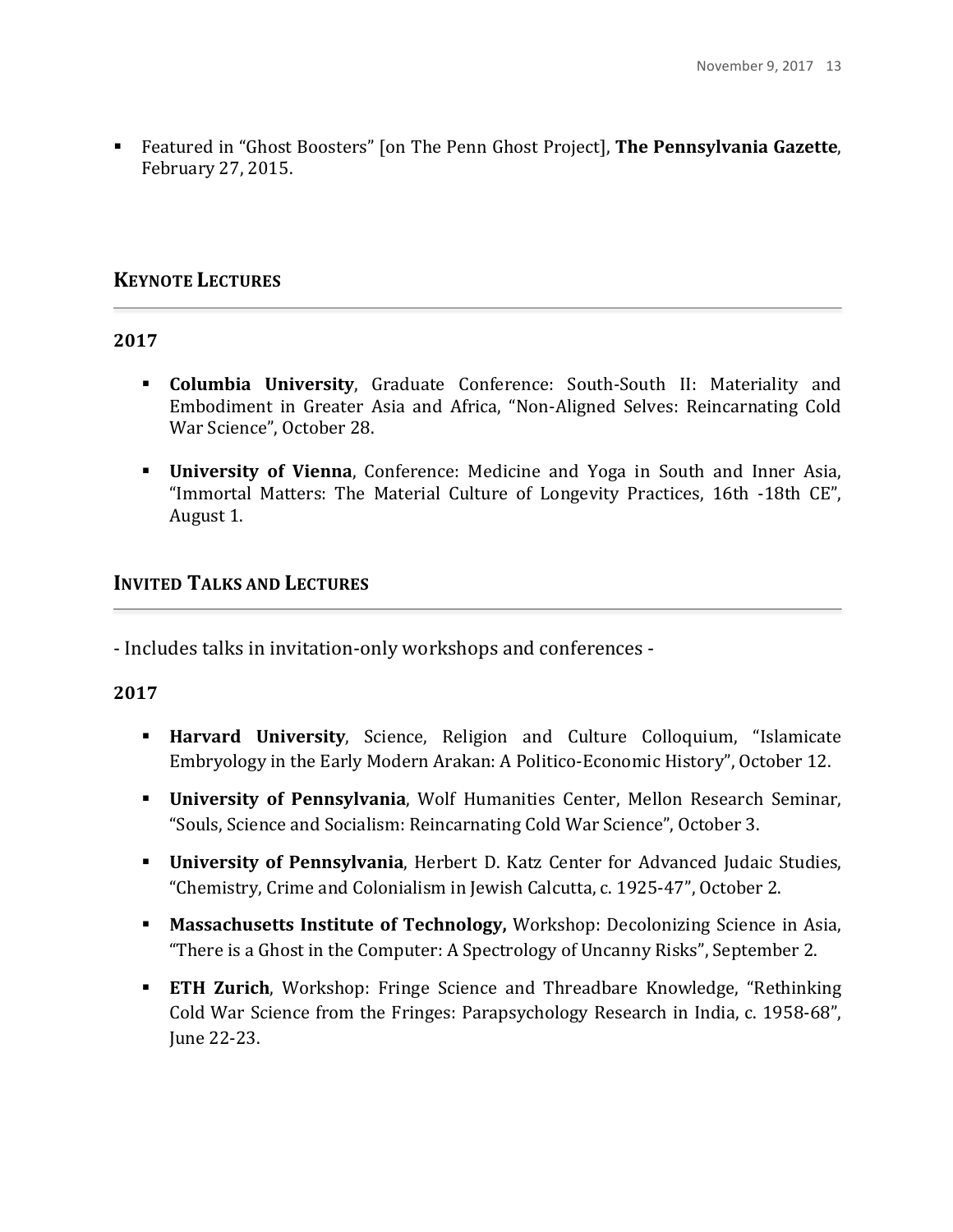- **Northwestern University, Workshop: Medical Cultures, Traditions, and the Law,** "Common Law Ayurveda: A Legal History of Indigenous Medicine in Nineteenth-Century South Asia", May 4-7.
- **Harvard University,** Workshop: (Dis)Locating and Remapping Histories of Science and Medicine, "Love in the Time of Genes: Imperial Labour, Subaltern Romance and Postcolonial Genetics", April 21-22.
- **Example 1 University of Pennsylvania**, Symbioses: A BioSocial Network Fourth Interdisciplinary Retreat, "An Indian Love Story in Genes", January 27.

- **EXECUTE:** University of Sydney, Workshop: Southern Oceanic Topologies and Genealogies: Genetic Explorations of the Pacific and Australasia Workshop, "The Coolie's Ghost: Searching for the Indian Ancestors of Australian Aborigines During the Cold War", December 12-14.
- **University of Göttingen**, Workshop: Transactions and Sociality Embedded Capital and Markets in Modern South Asia, "Buying in the Bazaars: Embodied Skills of Consumption, 1850-1950", December 2.
- **EXECT:** University of Pennsylvania, Penn Program on Race, Science, & Society (PRSS) Working Group, "Ayurgenomics", November 22.
- **Columbia University, South Asia Institute**, "Dak-Banglor Hatchhani: A Spectral History of State Vampirism, Classical Genetics, and Serotribality in South Asia, 1920-66", October 3.
- **Example 1 St Anne's College, University of Oxford, International Research Symposium:** Alcohol flows across cultures: Drinking Cultures in Transnational and Comparative Perspective, "Java Spirits, Jewish Networks, Japanese Markets: Crime and Chemical Innovation in 1930s Colonial Calcutta", June 30.
- **International Institute for Asian Studies, University of Amsterdam**, Conference on Indian Medicine: Between State and Village, "Totka Chikitsa: Between Neotraditionalism and Subaltern Therapeutics", June 24.
- **. Max Planck Institute for the History of Science,** Conference on Colonial Sciences and Indigenous Knowledge Systems in South Asia, "Sacred Geographies of the Body: Embryology and Anatomy in Bengali 'Sufi' Texts, 16th-17th Centuries", June 10.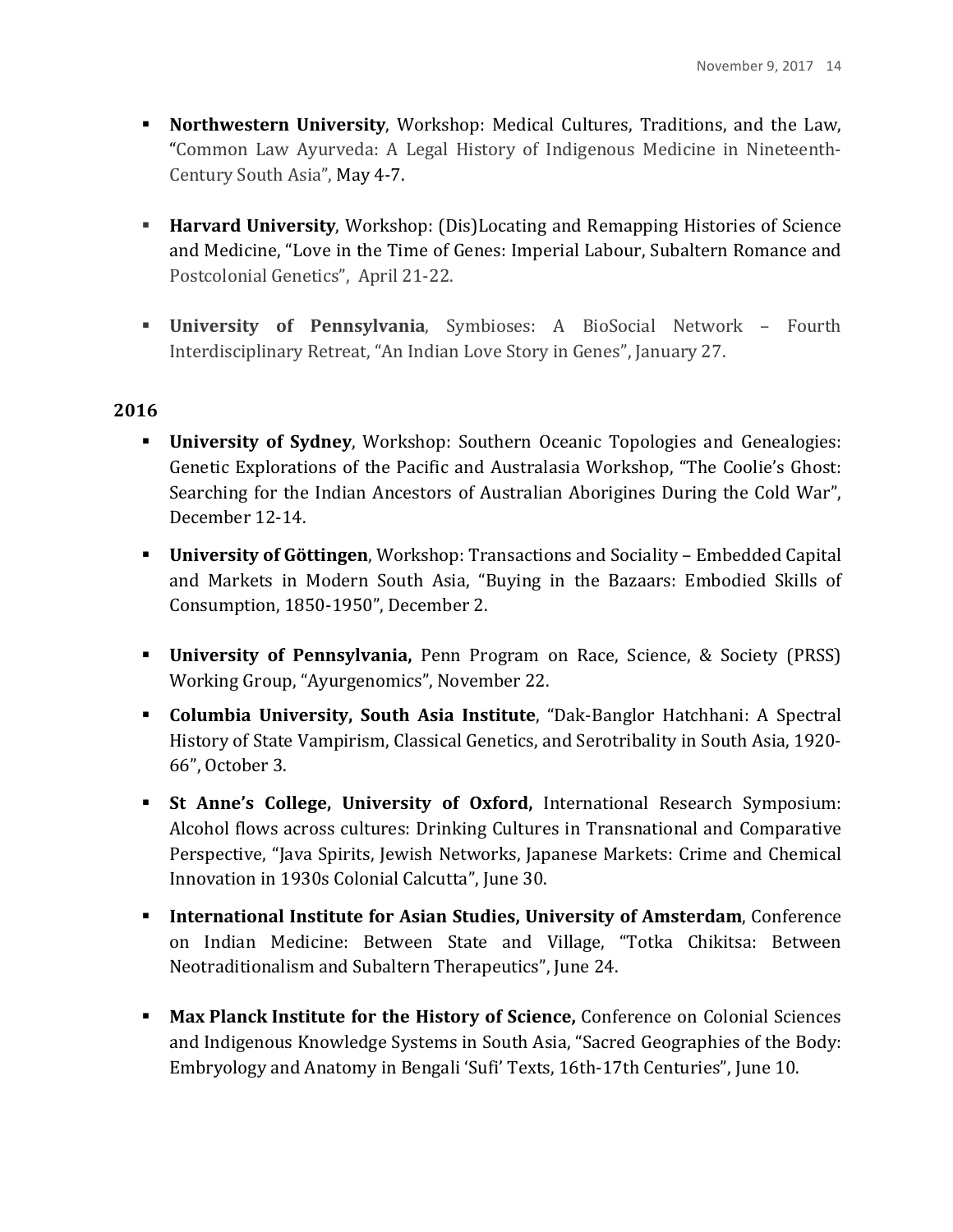- **. Drexel University**, History Colloquium, "Cat and Mouse: Plague, Vernacular Biomedical Technologies and Public Health from Below", May 24.
- **I** Max Planck Institute for the History of Science, Conference on Sacred Cures: Situating Medicine and Religion in Asia, "Tuk-tak: Subaltern Therapeutics, Material Religion and Occult Cosmopolitanism in British Bengal", May 3.
- **. Harvard University, Department of the History of Science,** "Sound Matters: The Braided Tones of Vernacular Sciences in a Colonial Echo Chamber", April 12.

- **.** AIBS Conference on Bengali Mangalakavya and Related Literature, "Cannibalizing the Eucharist: Catholics, Mughals and Roopram's *Dharmamangal*", October 22.
- **Princeton University, South Asia Program, "Elementary, My Dear Hardless! Race,** Detectives and Forensic Science in British India", September 24.
- **EXECT:** Yale University, Cold War Indigeneity in Science and Medicine Workshop, "Casting Value/ Valuing Caste: Ritual Endogamy and the Genetic Hazards of Radiation", September 3.
- **EXECUTE:** Universities of Manchester & Notre Dame, Locating Forensic Science and Medicine Workshop, "A Cheechee Science: Race and Forensic Graphology in the British Imperium", July 24.
- **EXECTE:** Centre for the Study of Social Systems, Calcutta, "Pranpolitics: Vernacular Materialities of Interwar Biopolitics", June 26.
- **Presidency University, Calcutta, Department of History, "Why Study History (of** Science)?", June 29.
- **.** University of Dundee, Scotland, Monitoring Medical Markets Workshop, "Magical Markets", May 27-28.
- **EXECUTE: University of Chicago,** Medicine and its Objects Workshop, "The Physiology of Neoliberalism: Tropical Medicine at the End of Empire", May 14.
- **Examble University,** Global History of Science Workshop, "Vernacular Materialities: Vitamins, Vitalisms and Race in Bengal, c. 1910-1950", May 8-9.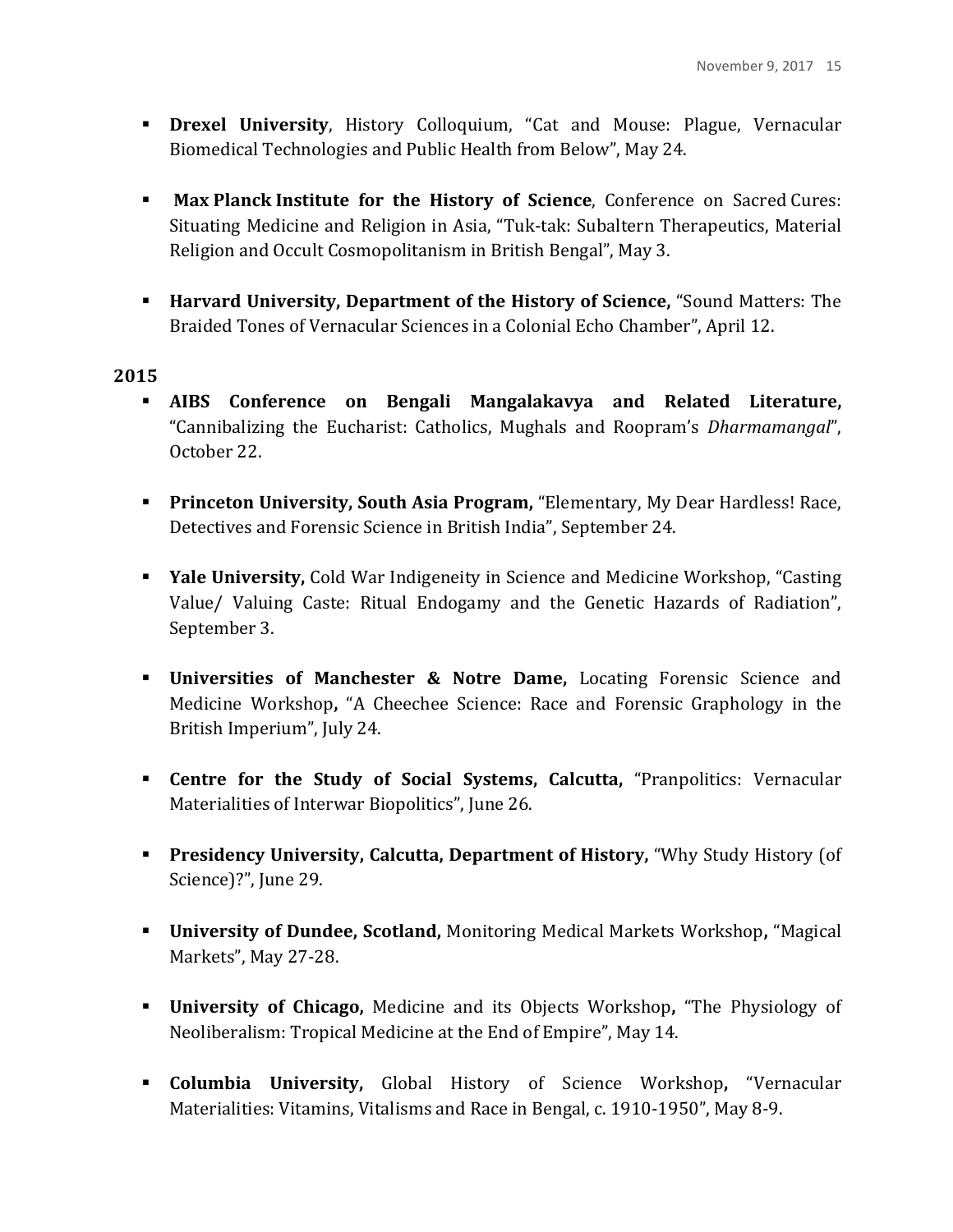- **Ecole des Hautes Etudes en Sciences Sociales, Paris**, Lecture Series: Global Health - Anticipations, Infrastructures, Knowledges, "Tropical Blood: Race and Tropical Medicine in Interwar India", April 14.
- **EXPERIENT:** University of California-Berkeley, Experimental Populations/ Universal Life: Rethinking 20<sup>th</sup>-Century Medicine, Public Health and the Relation between Economy and Experiment in South Asia and Beyond Workshop, "Sojourner Physiology: Serotropicality and the Birth of the Neoliberal Subject", April 7.
- **E** University of Wisconsin-Madison, History of Science Brown Bag Lunch Series, "Sero-Tropicality: Blood and the Reinvention of Tropical Medicine, 1930-1950", March 20.
- **EXECT:** University of Wisconsin-Madison, South Asian Studies Lecture Series, "Doctoring Traditions: Ayurveda and Small Technologies, 1860-1918", March 19.
- **EXECUTE:** Johns Hopkins University, History of Medicine Colloquium, "Doctoring Traditions: Pocket Watched and the Refiguration of Ayurvedic Therapeutics, c. 1860-1930", February 26.
- **Princeton University, Histories of the Future Workshop, "Paranimate Science",** February 7.

- **Indiana University, Dhar India Studies Program,** "Translocating the Local: A Miltonic Ancestry for the Bengali Cholera Goddess", December 4.
- **Example 1 Rutgers University, Rutgers Center for Historical Analysis, "The Chemist as** Rasayanacharya: Chunilal Bose and the Chemicalization of the Bengali Everyday", November 4.
- **.** University of British Columbia, Dark Matters II: Science and Cold War in a Decolonizing World Workshop, "Locusts, Giants and Painkillers: Cold War and the Rumor of Technoscience in East Pakistani Sci-Fi, 1966-71", September 6.
- **Fordham University, Department of History, "Race by Another Name: Vernacular** Race Science, Caste, and the Making of Serosocial Identities in India, c. 1918-1960", February 14.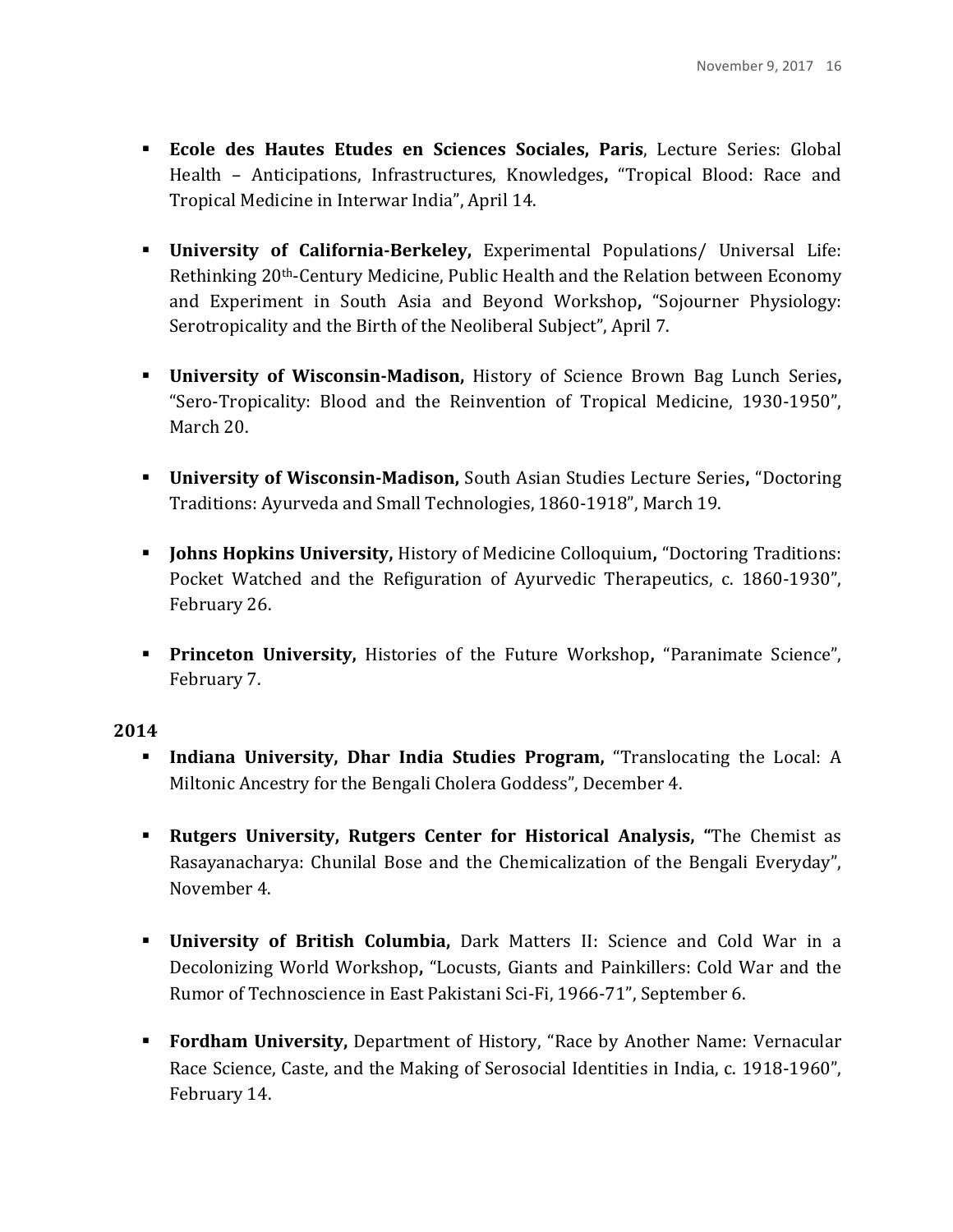- **Yale University,** Program in the History of Science and Medicine, "Transcending Measurability: Watches, Thermometers and the Changing Body-Imaginary in Ayurvedic Medicine, c. 1870-1930", October 14.
- **McGill University,** Distinguished Speaker Series: Institute of Health & Social Policy, "Injecting Modernity: The Pharmaceutical Industry, Print and the Vernacularization of Biomedicine in 20th Century India", September 25.
- **Example 3 School of Oriental and African Studies, Department of History, "The Concept of State 3** Race in South Asia: Risley's Indian Heirs", Ideologies and Institutions: Conference in Honour of Peter Robb, September 19.

### **2012**

- **Example 1 Barbara Bates Center for the History of Nursing, Seminar Series, "Injectable** Modernity? Pharma-capitalism, Print-culture and the Popularity of Injections in Twentieth-Century India", November 28.
- **.** University of Göttingen, Lichtenberg-Kolleg, Empires on the Brink of Nervous Breakdown Workshop, "Nitrogenous Capitalism: Race, Numeralization and the Crisis of Colonial Capitalism", July 9.
- **EXPEDEDED INGO University, Assymetrical Translations: Mind and Body in European and** Indian Medicine Workshop, "In-Disciplining Jwarasur: The Folk/Classical Divide and the Transmateriality of Fevers in Colonial Bengal", June 26.
- **· University of Chicago**, South Asia Seminar Series, "Nitrogen or Nytrojane? Race, Colonialism and Vernacular Materialities, Bengal c. 1900-30", May 31.
- **.** Philadelphia Area Center for History of Science, "Nitrogen/Naitrojane: Race, Colonialism and Vernacular Materialities in Bengal, c. 1860-1930", March 23.

## **2011**

**Institut Francais de Pondicherry**, Low Tech/ High Tech Workshop, "The 'Magic' of Injections? A Historical Perspective on the Popularity of Injections in South Asia, c. 1920-80", December 15-17.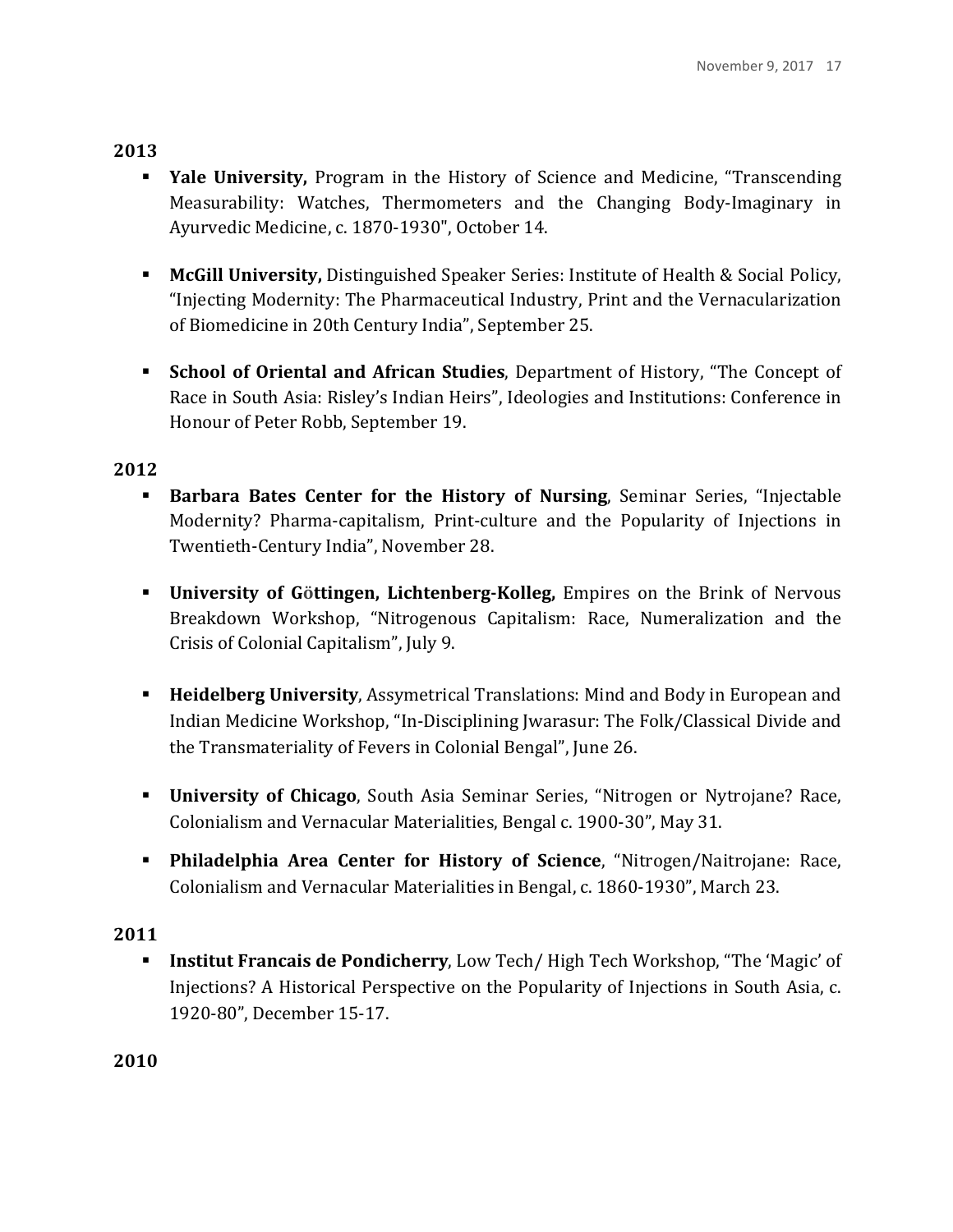- **. University College London,** Locating the 'Medical' in Histories of Nineteenth and Twentieth Century India Workshop, "A Hairy Problem: Locating the 'Medical' in the Prescriptions and Advertisements for Hair-Medicines", April 30-May 1.
- **Example 1 Centre for the Study of Developing Societies, Delhi, Situating Subalternity in** South Asian Medicine Workshop, "When Lord Shiva Quoted Ebenezer Sibly: The Poe-tic Pasts of Gunini Therapeutics", February 18-20.

- **Institut Francais de Pondicherry**, "Chandshir Chikitsha: A Nomadology of Subaltern Science", January 13.
- **EXECT:** University of Warwick, Centre for the History of Medicine, Situating Subalternity in South Asian Medicine Workshop, "*Chandshir Chikitsha*: A Nomadology of Subaltern Medicine", May 7-8.
- **EXECUTE:** University of Primorska, Faculty of Humanities & Science and Research Centre of Koper, The International Scientific Conference on Ayurveda, "Ayurveda, Intercultural Dialogue and 'Modern Science': Revisiting the History of the 'Ayurvedic System of Medicine"', March 5-6.
- **EXECUTE:** Universität Heidelberg and Institut Francais de Pondicherry, International Workshop on Making India a Global Healthcare Destination: Historical and Anthropological Enquiries on Cross-border Healthcare, "From Liminal Religiosities to NRI Remittances: The Cyber Geographies of Healing Shrines", June 14-15.

- **University of Oxford,** Wellcome Unit for the History of Medicine, Imagining and Practising Imperial and Colonial Medicine Workshop, "Vernacularising Public Health: A Study of Bengali Medical Periodicals, 1870-1930", January 10-12.
- **. University of Edinburgh**, Centre for South Asian Studies, "*Chandshir Chikitsha*: Subaltern Healing and Modernity in Colonial Bengal", February 21.
- **Examble 1 School of Oriental and African Studies**, South Asia History Seminar Series, "The Legend of Jessie Brown: Embodying Dissent and Ambiguity Towards the 'Indian Mutiny'", April 29.
- **Newcastle University**, Pybus Seminar Series, "Revisiting the Plague in Bengal: Going Beyond 'Governmentality'", June 9.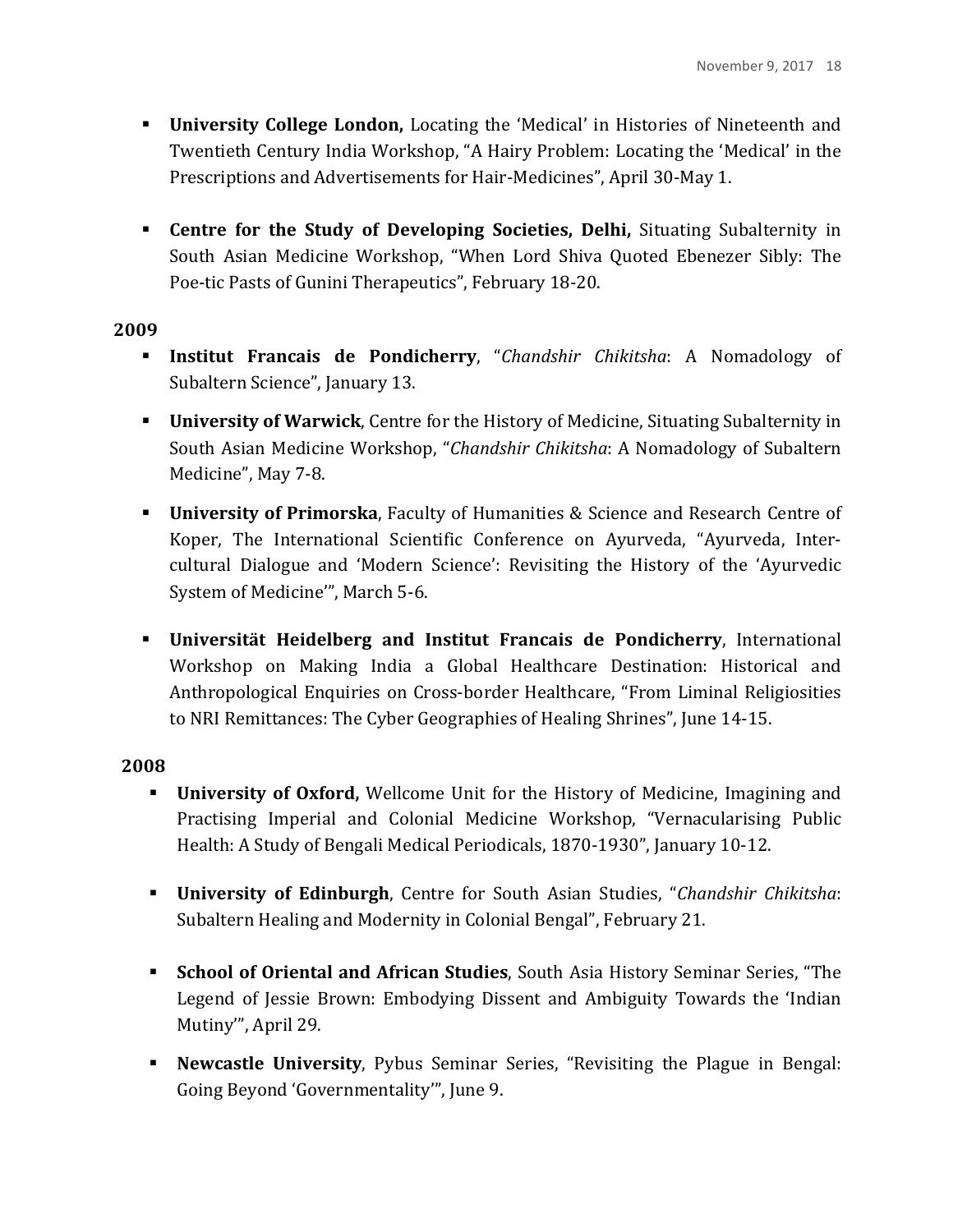**University of Edinburgh**, Conference on Mutiny at the Margins: New Perspectives on the Indian Uprising of 1857, "'Dinna Ye Hear It?' Mutiny in the Voice of the British Subaltern", July 23-26.

## **2006**

**Examble 5 School of Oriental and African Studies**, South Asia History Seminar Series, "Story of the Tortoise: The Social History of a Diagnostic Method", February 7.

## **2005**

- **EXECUTE: University of Calcutta**, "Arogyo Niketon: The Politics of Health in Bengali Literature", February 14.
- **If Jamia Hamdard University**, "Crisis of Botanical Identification: Matching Names and Plants", February 24.
- **. University of Oxford,** Wellcome Unit for the History of Medicine, Hybrids and Partnerships Workshop, "From *Ayurved* to *Ayurbed*: Quirk of Pronunciation or the Localization of a Canon", September 15.
- **University of Cambridge**, Senior Graduate Seminar, "Taming Flora: Strategies of Botanical Identification in Colonial Bengal", November 3.

## **2004**

- **Example 1 School of Oriental and African Studies**, South Asia History Seminar Series, "Bangali Ayurbed: Emulation or Innovation", April 27.
- **Example 1 Asiatic Society of Bangladesh**, "Itihaash Lekhye Shahityer Bhumika" [The Role of Literature in Historiography], December 18.

# **CONFERENCE TALKS AND PARTICIPATION**

- **.** Discussant, Presidential Panel on Theorizing Human Agency and the Self: What Does/Can History of Technology Contribute to the Humanities?, **Annual Meeting of the Society for the History of Technology (SHOT)**, October 27.
- **.** "Where have all the Neanderthals Gone?: Archaeology, Anthropology, and Cryptozoology in South Asia, c. 1914-71", Preconference on STM in South Asia: Science, Mystery, and Miracle, **Annual Conference on South Asia**, October 26.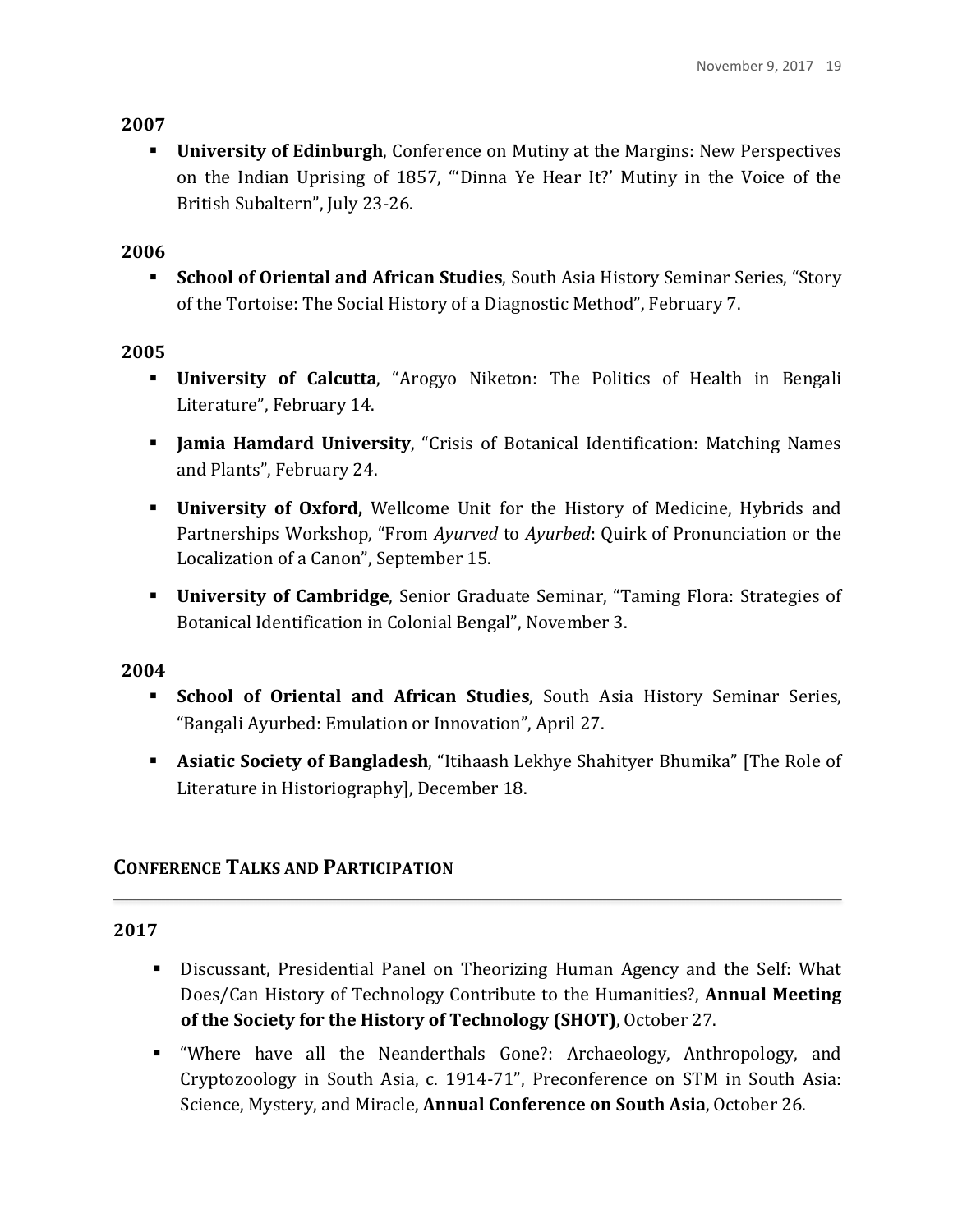- **.** Discussant, Panel: Decolonial STS: Views from South Asia, **Annual Meeting of the Society for Social Studies of Science (4S)**, Boston, Massachusetts, August 30.
- ! "Cold War Inheritances: Transnational Networks, Scientific Modernity and 'Inheritance' as Problem", Panel: Curtains of Truth: Determining Scientific Legitimacy in twentieth-century India and China, **Annual Meeting of the** Association of Asian Studies, Toronto, Canada, March 17.
- Chair and Discussant, Panel: Putting Bodies to Work: New Directions in the History of Colonial Medicine in Southeast Asia, **Annual Meeting of the Association of Asian Studies**, Toronto, Canada, March 17.
- Moderator, Panel: Universal Science, The Science of Information, 1870-1945: The Universalization of Knowledge in a Utopian Age, **University of Pennsylvania**, February 24.
- ! "Beyond Centre-Periphery: Hypercolonialism, Braided Sciences and the Microhistory of Physiograms", Panel: Science In Their Own Wor[I]ds: Histories, Ontologies and Knowledge-Making from the South, 25th International Congress **of History of Science and Technology**, Rio de Janeiro, Brazil, July 23-29.
- **EXECT:** "States of Measure: Chemical Quantification, Subaltern Materialities and the Chemopolitics of Empire in Late Victorian India", Panel: Subaltern Therapeutics and Reasons of State, 9th International Congress of Traditional Asian **Medicines**, Kiel, Germany, August 7.
- **EXECOLOGET ISLEX** Discussant, Panel: Decolonial STS: Views from South Asia, **Annual Meeting of the Society for the Social Studies of Science (4S), August 30.**

- **E** "Metaphoric Modernity: Railways, Telegraphs and the New Ayurvedic Body in Victorian Bengal", Panel: Health, Disease, and Technology, Medicine and **Modernity in the Long Nineteenth Century**, St Anne's College, University of Oxford, UK, September 10.
- **E** "Totka Chikitsa: Between Neo-traditionalism and Subaltern Therapeutics", Indian **Medicine: Between State and Village**, International Institute for Asian Studies (IIAS), Leiden, Netherlands, June 24.
- "Journals as Actors in the Academic World Existing and Changing Roles", *South* Asian History and Culture Roundtable, Oxford, July 1.
- "Between Empire and Nation: War, Competitive Philanthropy and the Birth of Blood-banking in India", Panel: Sanguinary Cultures: Historical and Material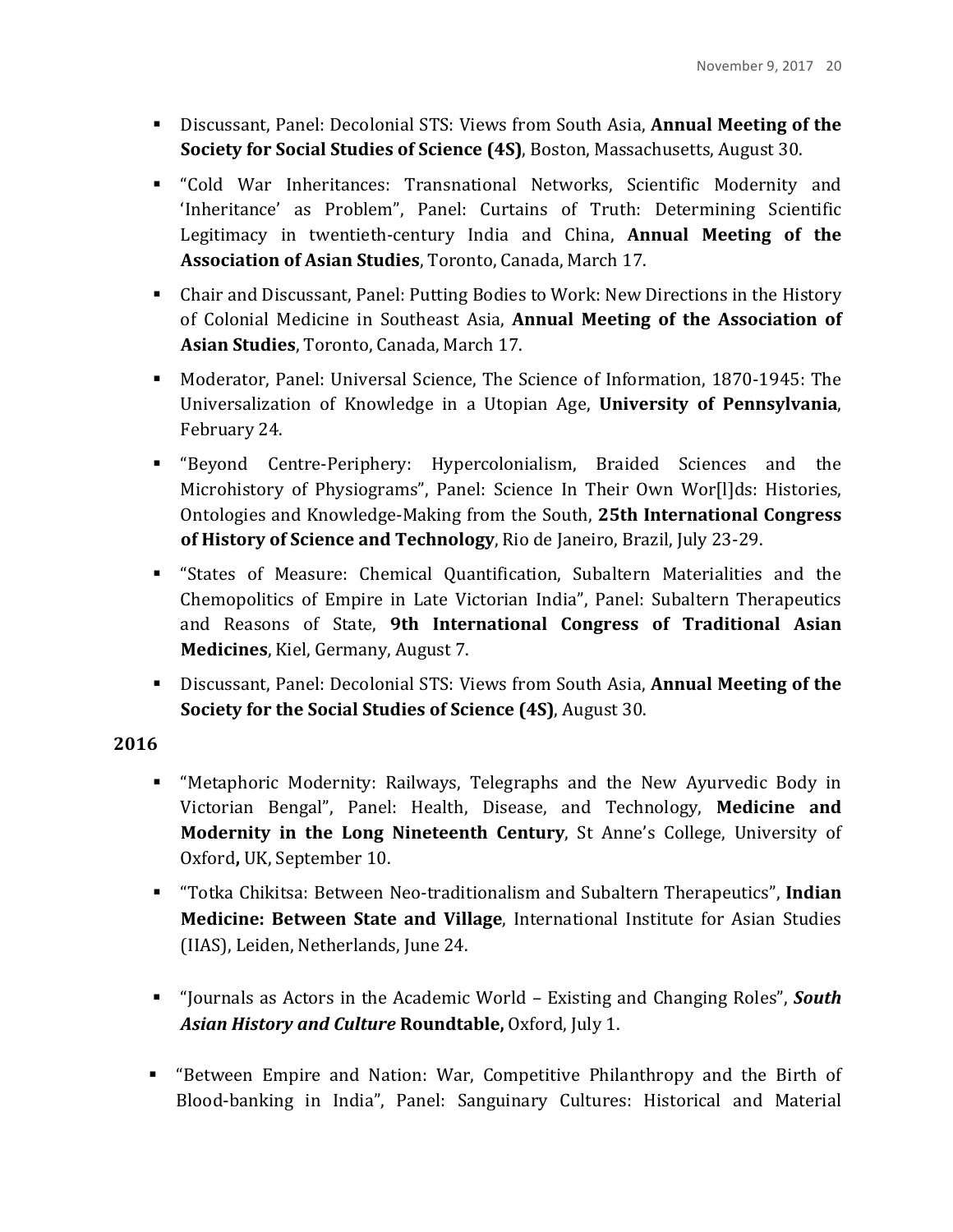Perspectives on the Materiality of Blood", **Annual Meeting of the American Association for the History of Medicine**, Minneapolis, MN, April 29.

- " "Cat and Mouse: Plague and the Contested Construction of a Medical Technology", Panel: Beastly Raj – Humans, Animals and Animal-Knowledges in the British **Empire, Annual Meeting of the Association of Asian Studies, Seattle, WA, April 2.**
- "Post-Western Universalism or a Para-Science: The Case of Ayurgenomics", Panel: Decoloniality Mini Conference, Eastern Sociological Society, Boston, MA, March 18.
- ! "Braided Science: The Biochemicalization of Ayurveda, Bengal, c. 1884-1947", Roundtable: Ayurveda: Post-Western Histories of Science in South Asia", **Annual Meeting of the History of Science Society**, November 3.
- **I.** "Indian Ink: Document Forgery, Forensic Chemistry, and Dynamic Artisanal Science in India, 1904-79", Panel: The Fake and the False: Science, Law, and Trickery", **Annual Meeting of the History of Science Society**, November 3.
- **...** "What Rot! The Silk Industry and the Chemopolitics of Decay, Bengal, c. 1884-1907", Panel: From Rural Decay to Rural Reconstruction: Village Development and Food Security Schemes in India, c. 1880-1950, 45th Annual Conference on South Asia, Madison, WI, October 22.
- ! "*Yakshapuri*: A Spectral History of State Vampirism, Classical Genetics, and Serotribality in India, 1920-66", Pre-conference on Science, Technology and Medicine (STM) in South Asia, 45th Annual Conference on South Asia, Madison, WI, October 20.

- **.** "The Bengali Pharaoh: Race, the Public Life of Anthropometry and Vernacular Anthropology in Bengal in the 20th Century", Panel: Trust in the Race-Religion-Tribe Optic: Histories of Indian Anthropology, 44th Annual Conference on South Asia, Madison, WI, October 24.
- **.** Discussant, Panel: New Historical Perspectives on the South Asian Bazaar: The Economy, Culture and Social Character of Marketplaces in Colonial India", 44<sup>th</sup> **Annual Conference on South Asia, Madison, WI, October 23.**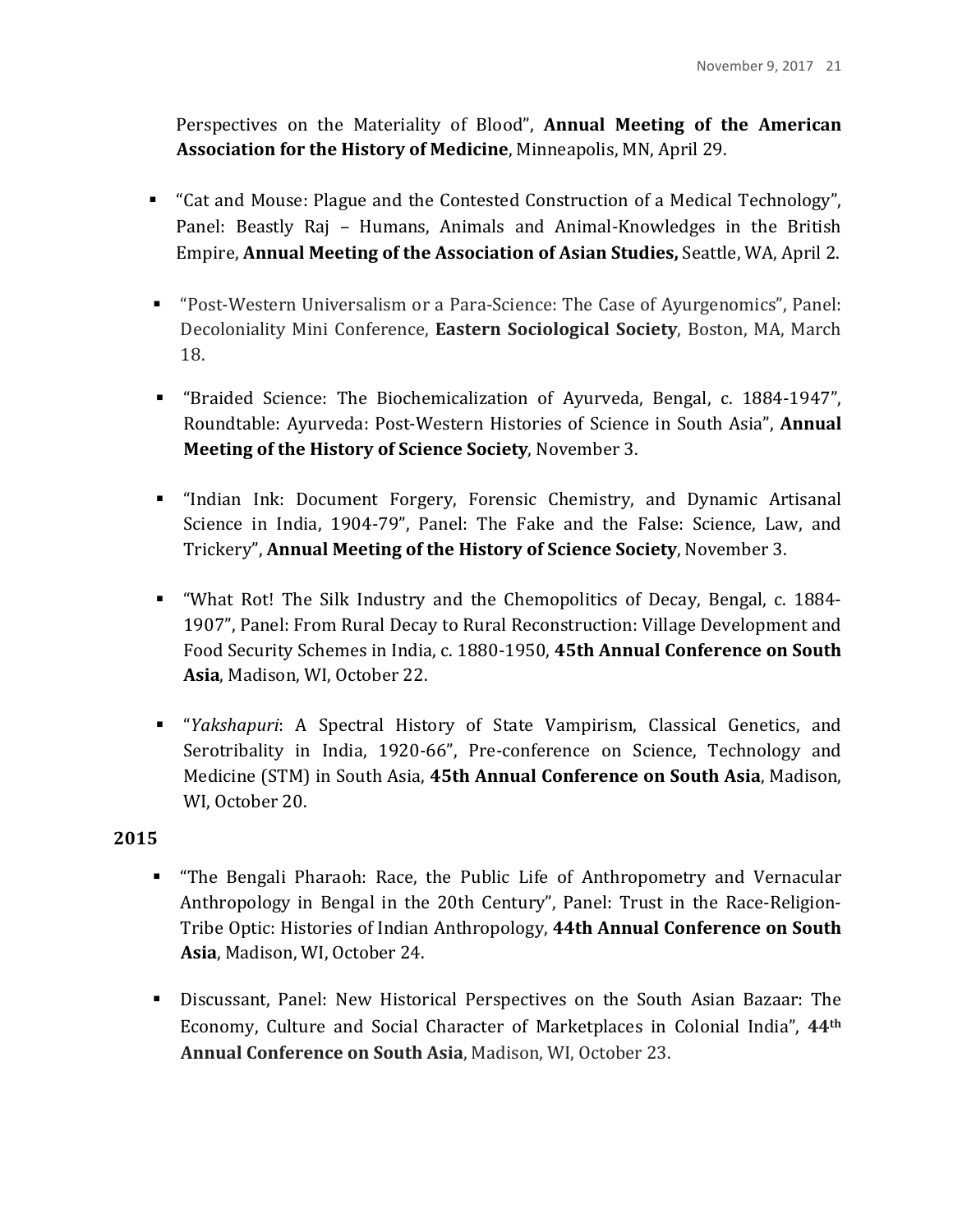- **.** "Sound Politics: Gramophone Records and the Making of the Pakistan Movement, c. 1920-1947", Panel: Vernacularizing Histories of Technology in South Asia, Annual **Meeting of the Society for the History of Technology, Albuquerque, NM,** October 9**.**
- **EXECT:** "Sonic Materiality and the Translation of Western Scientific Terminology into Bengali, c. 1893-1916", Panel: The Materiality of Science Translation in Asia in the 19th and 20th Centuries, 14th International Conference on the History of Science **in East Asia, Paris, France, July 9.**
- **.** "Injections", Roundtable: Vernacularizing Medicine, **Annual Meeting of the American Association of the History of Medicine, New Haven, CT, May 1.**
- **EXECUPERENA:** Discussant, Panel: Contesting Legitimate Forms of Care, National Conference for **Physician-Scholars in the Social Sciences and Humanities, Philadelphia, PA,** April 18.

- **Example 1** Discussant, Panel: Body Practices, Annual Meeting of the Society for the History **of Technology**, Dearborn, MI, November 8.
- ! "Fermenting Vernaculars: Pasteur, Putrefaction and Colonial Agro-Industries", Panel: Rot – Scientific, Social and Cultural Engagements with Putrefaction, **Annual Meeting of the History of Science Society, Chicago, IL, November 7.**
- **.** Discussant, Panel: Interrogating Hindutva: Culture and Politics in Contemporary India, 43<sup>rd</sup> Annual South Asia Conference, Madison, WI, October 19.
- **.** "Looking Beyond the Market: Advertisements and the Rewriting of the History of Surgery in South Asia", Panel: The Construction of Popular Culture: Print Advertisements as a Historical Source, 43<sup>rd</sup> Annual South Asia Conference, Madison, WI, October 18.
- "Blood Size: Race and Haematology in Colonial India", Panel: Metrics of Race Across Four Continents, **Annual Meeting of the American Association for the History of Medicine,** Chicago, IL, May 10.
- **"** "Nitrogen Gap: Chemical Orientalism after the Second Industrial Revolution", Panel: Nitrogen and Fertilizer in Global Context", Chemical Reactions: Chemistry and Global History: **The 2014 Cain Conference for the History of Chemistry**, Chemical Heritage Foundation, Philadelphia, PA, April 10.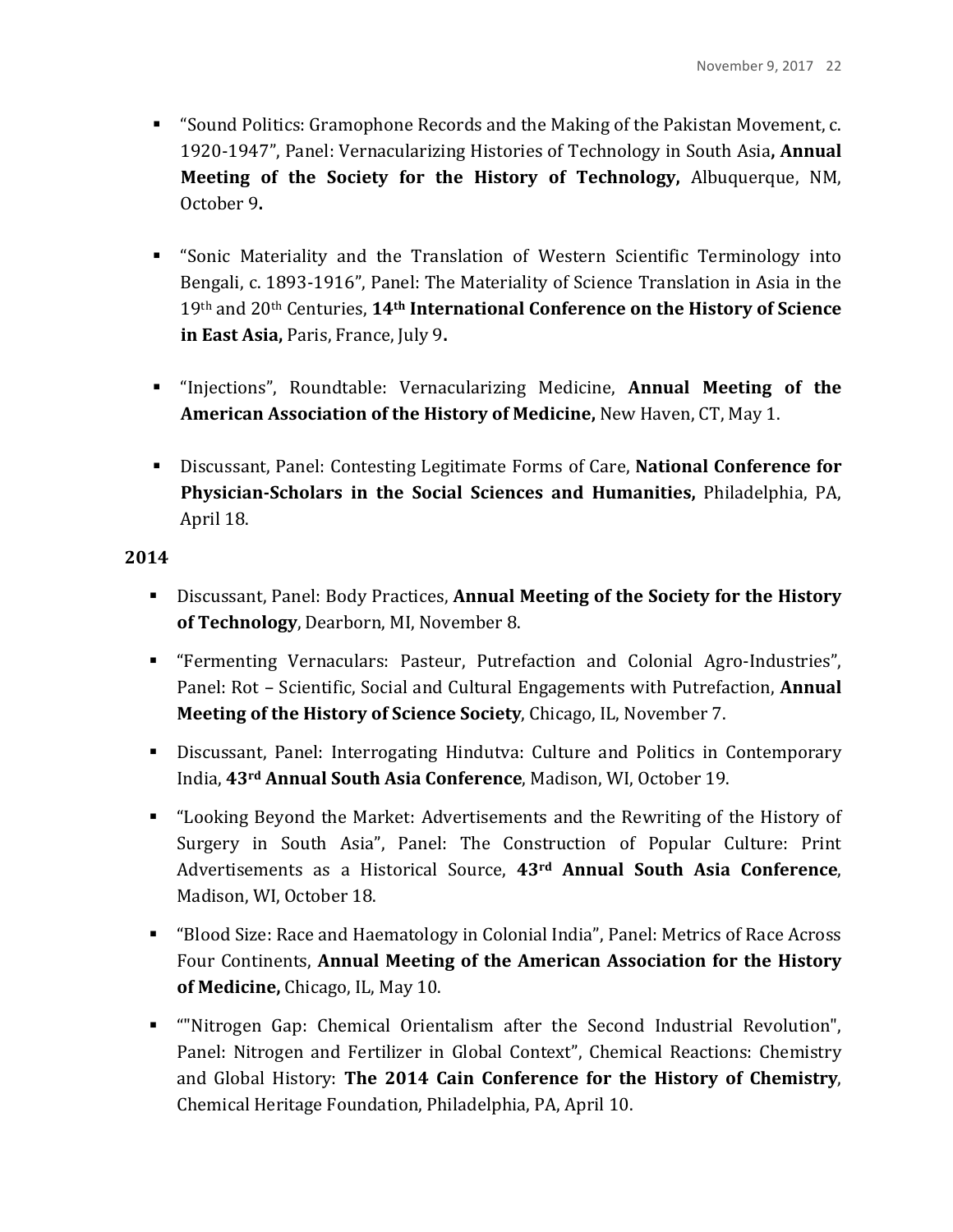- **.** "Grisly Histories: Parental Cannibalism in the Mangal Kabyas", Panel: Vernacular Histories, Cosmopolitan Pasts, **Association of Asian Studies**, Philadelphia, PA, March 28.
- **.** "Duncan Saheb's Bibi: Translocating the Local in Histories of Medicine", **Annual South Asia Conference**, New York University, New York, NY, February 15.

- **.** "Ghosts of Memory: A Visual Journey through Bengali and Hindi Films", Panel: Interdisciplinary Approaches to Studying Otherworldly Allies, The Penn Ghost Project: A Humanities Symposium and Workshop, Philadelphia, PA, October 25.
- **EXECUTE:** "Machinic Forensics: Battling Techno-criminality in Colonial Bengal, c. 1890-1940", Symposium on Forensic Histories: Global Perspectives, International Congress **for the History of Science, Technology and Medicine**, Manchester, UK, July 23.
- ! "Hydrotherapy in India: Colonial, Globalized, Transnational or Vernacular?", **American Association for the History of Medicine, Atlanta, GA, May 19.**
- **.** "Doctoring Misfortune: The Mutuality of Medicine and Portentous Physiognomy in Bengal, c. 11th-19th CE", Panel: Signs and Similitude: Towards a History of Physiognomy in South Asia, **Association of Asian Studies**, San Diego, CA, March 23.

## **2012**

- "Agrotech, Petrotech, Infotech: The Changing Sociotechnical Imaginaries of Popular Bangladeshi Technostatism, 1966-2010", Panel: Nation, State and Sociotechnical Imaginaries in Cold War Asia and Beyond, **Society for the History of Technology**, Copenhagen, Denmark, October 5.
- **.** "The Glamorous State: Masud Rana and Everyday Statism in East Pakistan and Bangladesh", Panel: 'Superheroes' and Statism: Imagining the Everyday State in South Asia, **Association of Asian Studies**, Toronto, Canada, March 15.

## **2011**

**.** Discussant, Panel: The Problem of Decline, Workshop on Golden Ages: Universal Histories and the Origins of Science, **The Heyman Center for the Humanities at the Columbia University**, New York, NY, December 9.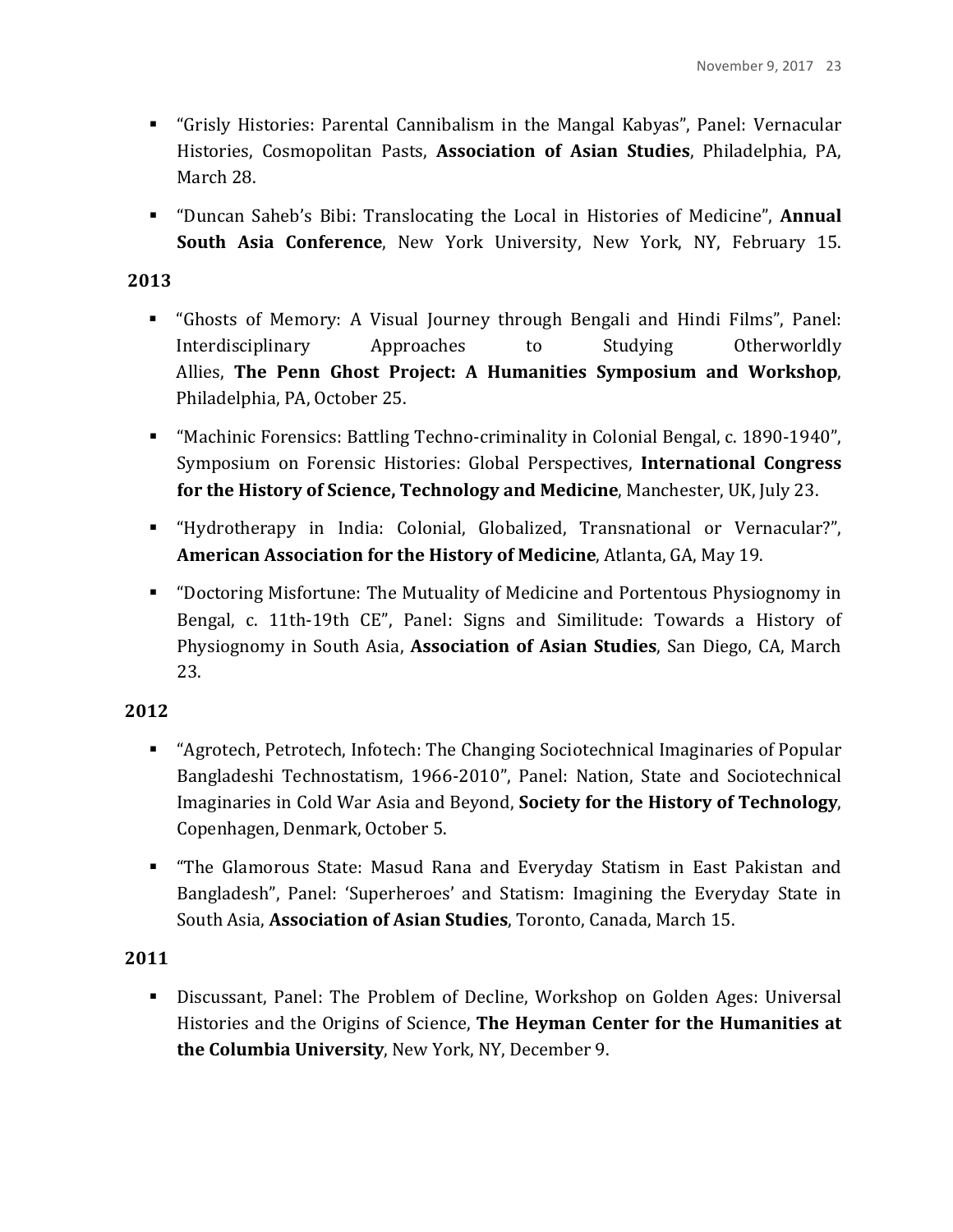■ "Cultures of Fear: Historicizing the Social in order to Save it from the Nation", **Society for the History of Technology**, Cleveland, OH, November 3-6.

#### **2010**

**.** "The Birth of New 'Gods': Magic, Islamiyo Tontro and the Expansion of the Supernatural Universe in Post-Colonial West Bengal", Panel: Miracles and Magic in South Asia, **Annual Conference on South Asia**, Madison, WI, October 14-17.

### **2009**

**EXECT:** "Shirk, Sharia and Hindu Appropriation: Structuring Authority in Muslim Healing Shrines in 20th Century West Bengal", British Association of South Asian **Studies**, Edinburgh, UK, March-April.

#### **2004**

- **.** "Reproductive Health as a Metaphor for Difference: From Moral Politics to Racial Sexualities", Panel: Colonial Medicine, **European Association for the South Asian Studies**, Lund, Sweden, July.
- **Examble 1** "Enframing Bangali Ayurbed", Panel: Bengal Studies, **European Association for the South Asian Studies**, Lund, Sweden, July.

### **CONFERENCE AND PANEL ORGANIZATION**

- Co-Organizer, "Trans-Global South Conversation on the Concept of 'Technology'", Roundtable, **Annual Meeting of the Society for the History of Technology (SHOT)**, October 27, 2017.
- **EXECTEM** In South Asia, University of Pennsylvania, November 17, 2016.
- **E** "Ayurveda: Post-Western Histories of Science in South Asia", Roundtable, Annual **Meeting of the History of Science Society**, November 3, 2016.
- **•** Co-Organizer, "Science, Technology and Medicine (STM) in South Asia", Pre-Conference, **45th Annual Conference on South Asia**, Madison, WI, October 20, 2016.
- "Speculative Sciences, Alternative Futures: Experiments in Desi-Futurism", Roundtable, **45th Annual Conference on South Asia**, Madison, WI, October 22, 2016.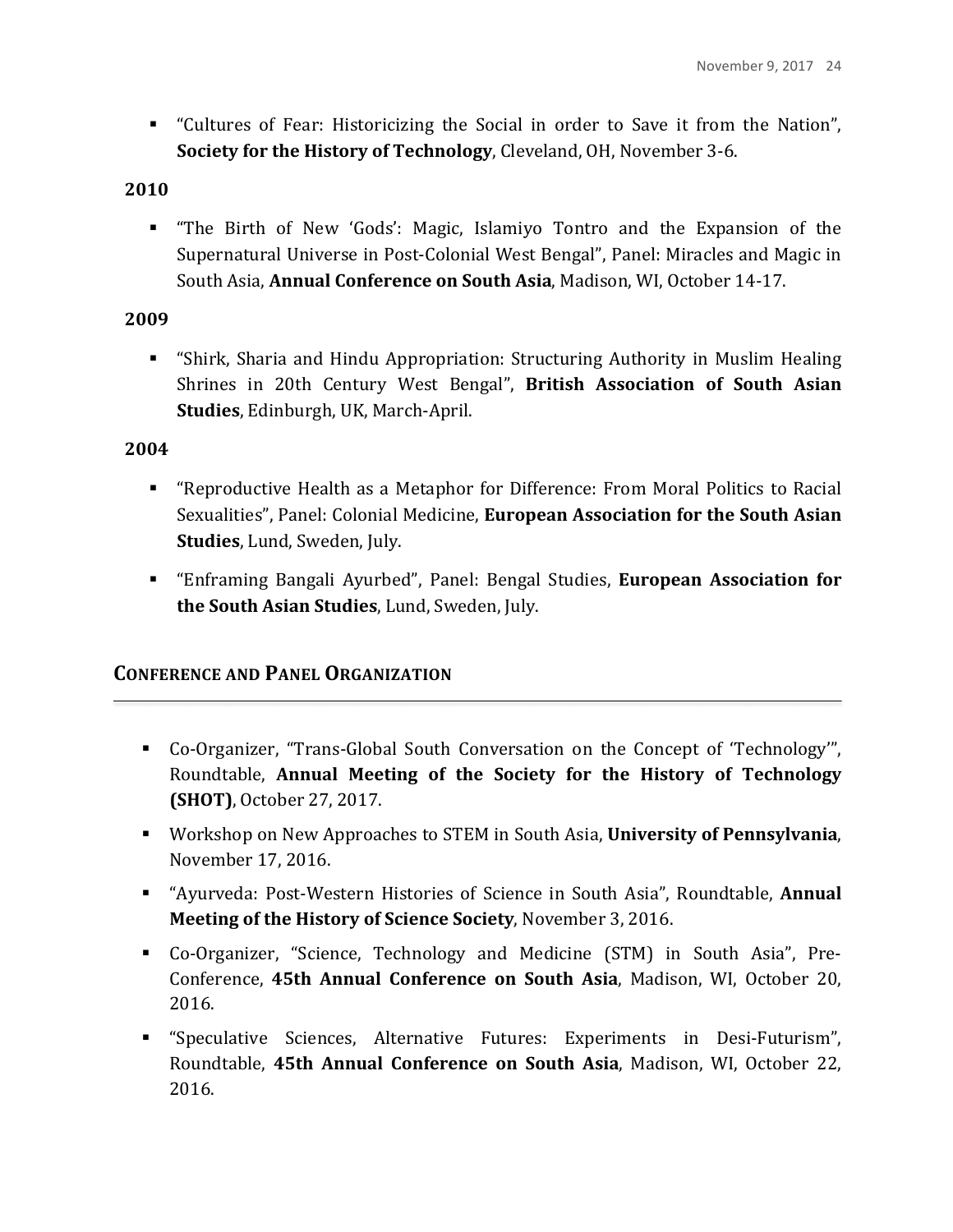- **EXECT:** Co-Organizer, 'Decolonizing Science in Asia', **Penn State Asian Studies Summer Institute**, June 13-17, 2016.
- "Beastly Raj Humans, Animals and Animal-Knowledges in the British Empire", Panel, **Annual Meeting of the Association of Asian Studies**, Seattle, April 2, 2016.
- **.** "Problematizing the Local in Global Histories of Science", Annual Conference of STEM in South Asia, **University of Pennsylvania**, Philadelphia, December 4, 2015.
- **.** "Trust in the Race-Religion-Tribe Optic: Histories of Indian Anthropology", Panel, **44th Annual Conference on South Asia, Madison, October 24, 2015.**
- **.** "Rot: Scientific, Social and Cultural Engagements with Putrefaction", Panel, **Annual Meeting of the History of Science Society**, Chicago, November 6-9, 2014.
- ! "Liminal Deities of South Asia", Conference, **McMaster University**, Niagara-on-the-Lake, Canada, September 27-28, 2010.
- **EXECT:** "Situating Subalternity in South Asian Medicine", Conference, **Centre for the Study of Developing Societies**, New Delhi, February 18-20, 2010.
- **E** "Miracles and Magic in South Asia", Panel, 39<sup>th</sup> Annual Conference on South Asia, Madison, October 14-17, 2010.
- **EXECT:** "Health and Healing in the Twentieth Century", Panel, **British Association of South** Asian Studies Conference, Edinburgh, UK, March 30-April 1, 2009.
- Co-organizer, "Situating the Subaltern in South Asian Medical History", Conference, Centre for the History of Medicine, **University of Warwick**, UK, May 7-8, 2009.
- **EXECT:** Co-organizer, "Crossing Colonial Historiographies: Histories of Colonial and Indigenous Medicines in Transnational Perspective", Conference, Oxford Brookes **University**, UK, September 16-17, 2008.
- **EXECT** "Soccer, Politics, Society", Conference, **School of Oriental and African Studies**, UK, June 16-17, 2006.
- **EXECTE:** "Medicine and Colonial Society 1800-1950", Panel, 19th **European Association for South Asian Studies Conference**, Leiden, June 27-30, 2006.
- **EXECUTE:** "Subalternity and Medicine in Colonial India", Panel, 35<sup>th</sup> Annual Conference on **South Asia**, Madison, October 20-22, 2006.

# **PUBLIC OUTREACH – INVITED TALKS**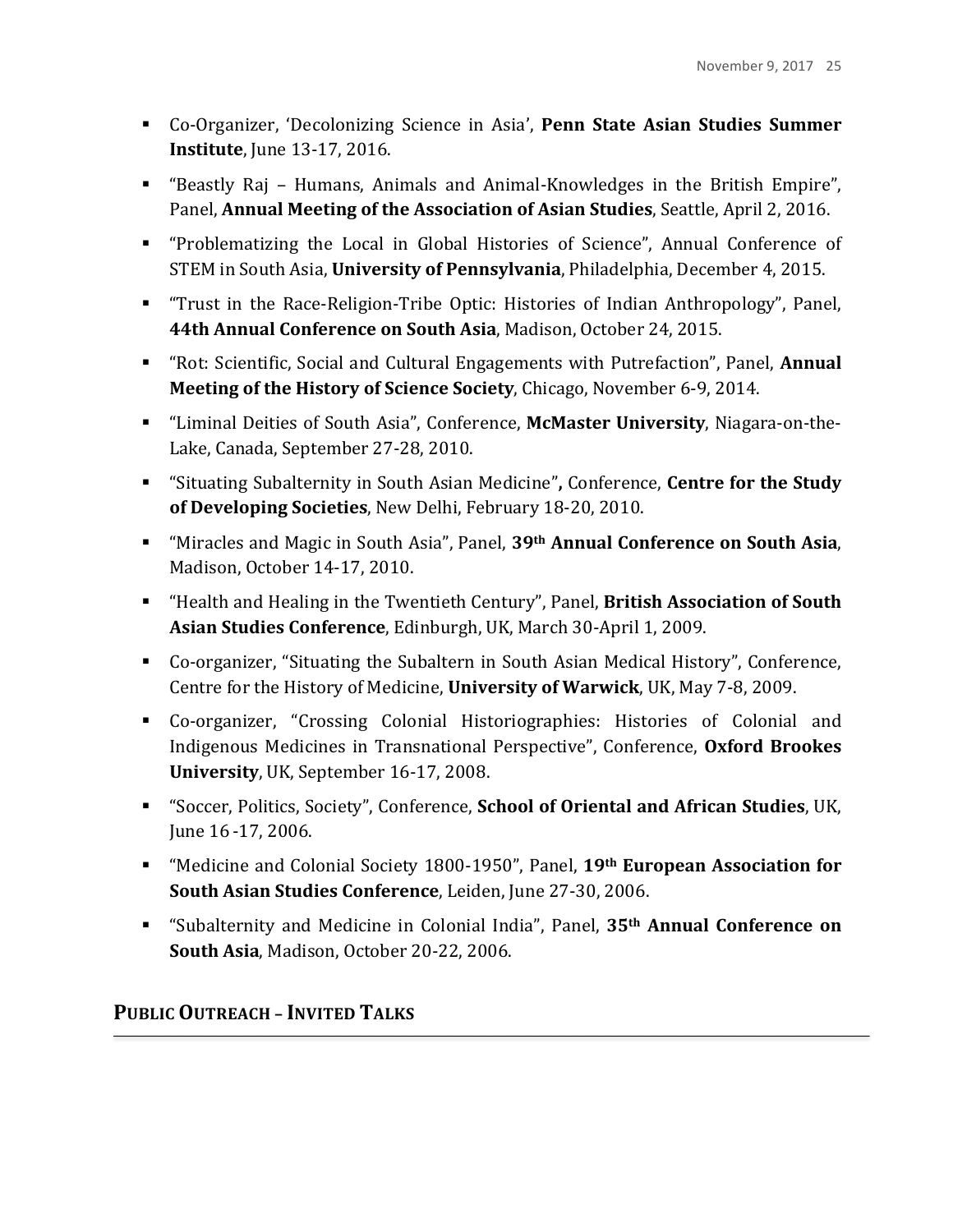- **.** Participant, Public Forum: Immortal Life: The Promises and Perils of Biobanking and the Genetic Archive, **Consortium for the History of Science, Technology and Medicine**, September 28, 2017.
- "Ayurveda, Small Technologies, and Braided Sciences", Symposium on Mind-Body: Eastern Healing Methods - A Premier, **Indo American Psychiatric Association/ The Alliance for Psychoanalytic Thought/ South Asian American Forum, March** 26, 2017.
- "Biopiracy: From the Jesuit's Bark to the Free Tree", Kings Court English College House, University of Pennsylvania, April 19, 2016.
- **EXECOLONIAL Medicine and Science in South Asia", Community College of Philadelphia**, March 26, 2016.

## **PROFESSIONAL SERVICE**

- **EXECUTE:** Member, Committee on Meetings and Programs, History of Science Society, January 2017 – present.
- **EXECUTE:** Member, International Scientific Committee, 9<sup>th</sup> International Congress of Traditional Asian Medicines (ICTAM IX), **International Association for the Study of Traditional Asian Medicines (IASTAM)**, July 2016 - present.
- **EXECUTE:** Member, Program Committee, American Association for the History of Medicine, April 2016 – present.
- **EXECT:** Co-Director, "Decolonizing Science in Asia", Penn State Asian Studies Summer **Institute**, January – June 2016.
- **Example 1** Institutional Member, Board of Trustees, American Institute of Bangladesh **Studies**, August 2013 – present.
- **E.** Co-Organizer, Working Group, "Science Beyond the West", **Philadelphia Area Center for History of Science (PACHS), October 2014 – present.**
- **EXECT:** Member, Prize Committee, Forum for the History of Science in Asia, History of **Science Society**, 2014 – present.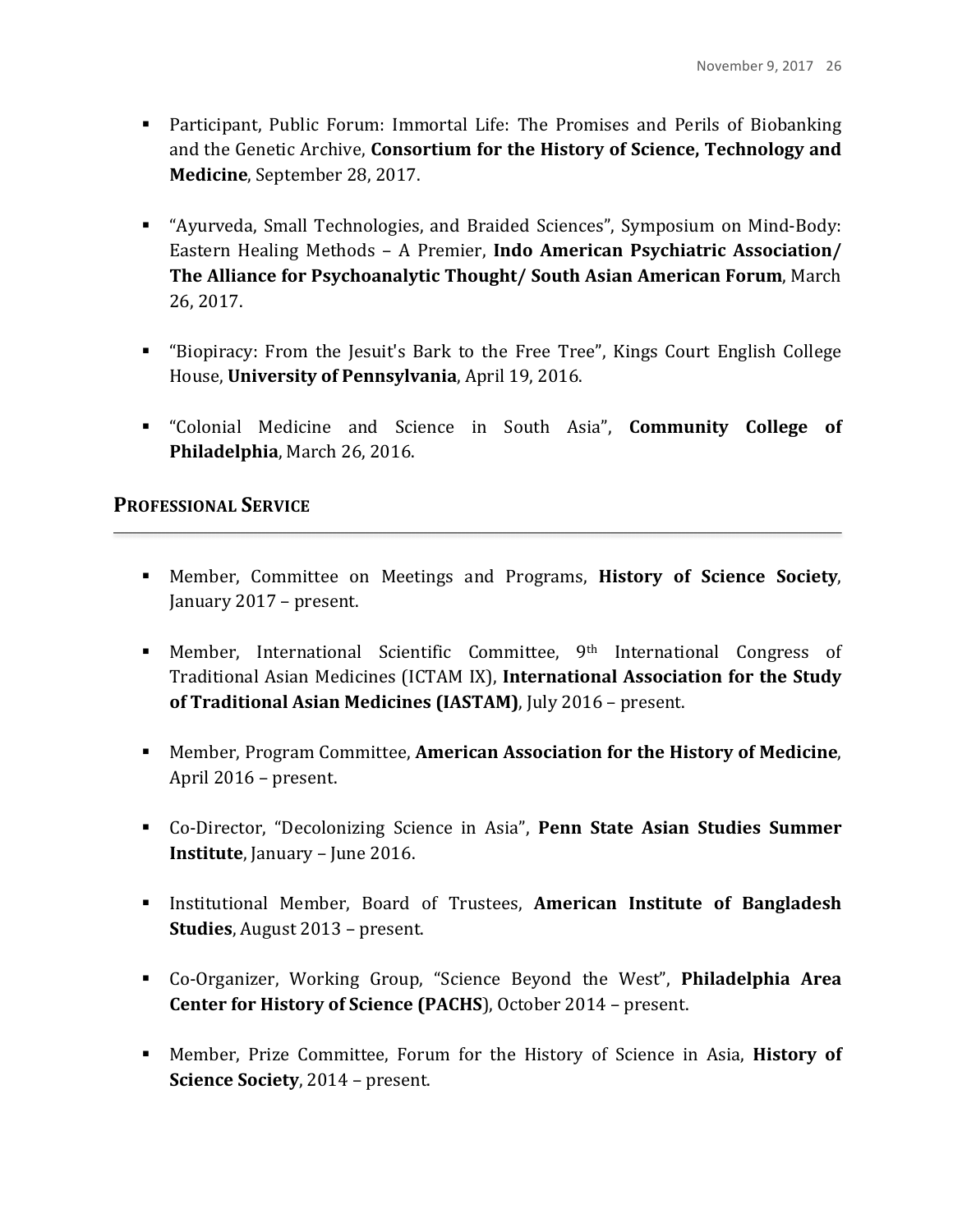- **Example 2014** Associate Editor, *South Asian History and Culture*, 2014 present.
- Regional Editor (Asia), *History Compass*, 2014 present.
- **EXECT:** Member, Pressman Award Committee, **American Association for the History of Medicine**, July 2014 - January 2015.
- Co-founder, Forum for the History of Science in Asia (FHS Asia), Special Interest Group, **History of Science Society**, November 2010.
- **Example 1** Grant Reviewer for Arts and Humanities Research Board, UK, Leverhulme Trust, UK, Wellcome Trust, UK, and Shastri Indo-Canadian Foundation, Canada.

## **UNIVERSITY SERVICE**

- Member, Working Group, Penn Program on Race, Science & Society, October 2014 present.
- **.** Organizer, Faculty Working Group, "Science and Embodied Difference in South Asia: Interdisciplinary Perspectives", University of Pennsylvania, Fall 2015 - Fall 2016.
- **EXECUTE:** Member, Faculty Working Group, The Penn Ghost Project: A Humanities Workshop, University of Pennsylvania, 2013-2016.
- Co-Leader, Lunchtime Discussion on "Reconciling Teaching Facts and Teaching Criticality", Center for Teaching and Learning, University of Pennsylvania, 18 November 2014.
- **EXECUTE:** Contributor, Action Plan for Faculty Diversity and Excellence Meeting, University of Pennsylvania, October 2011.
- **•** Co-Leader, Workshop on "Going on the Academic Job Market: Advice from Faculty Members in the Humanities and Social Sciences", Career Services Office, University of Pennsylvania, September 2011.
- **EXECUTE:** Member, Executive Committee, Department of History, McMaster University, Canada, 2010-2011.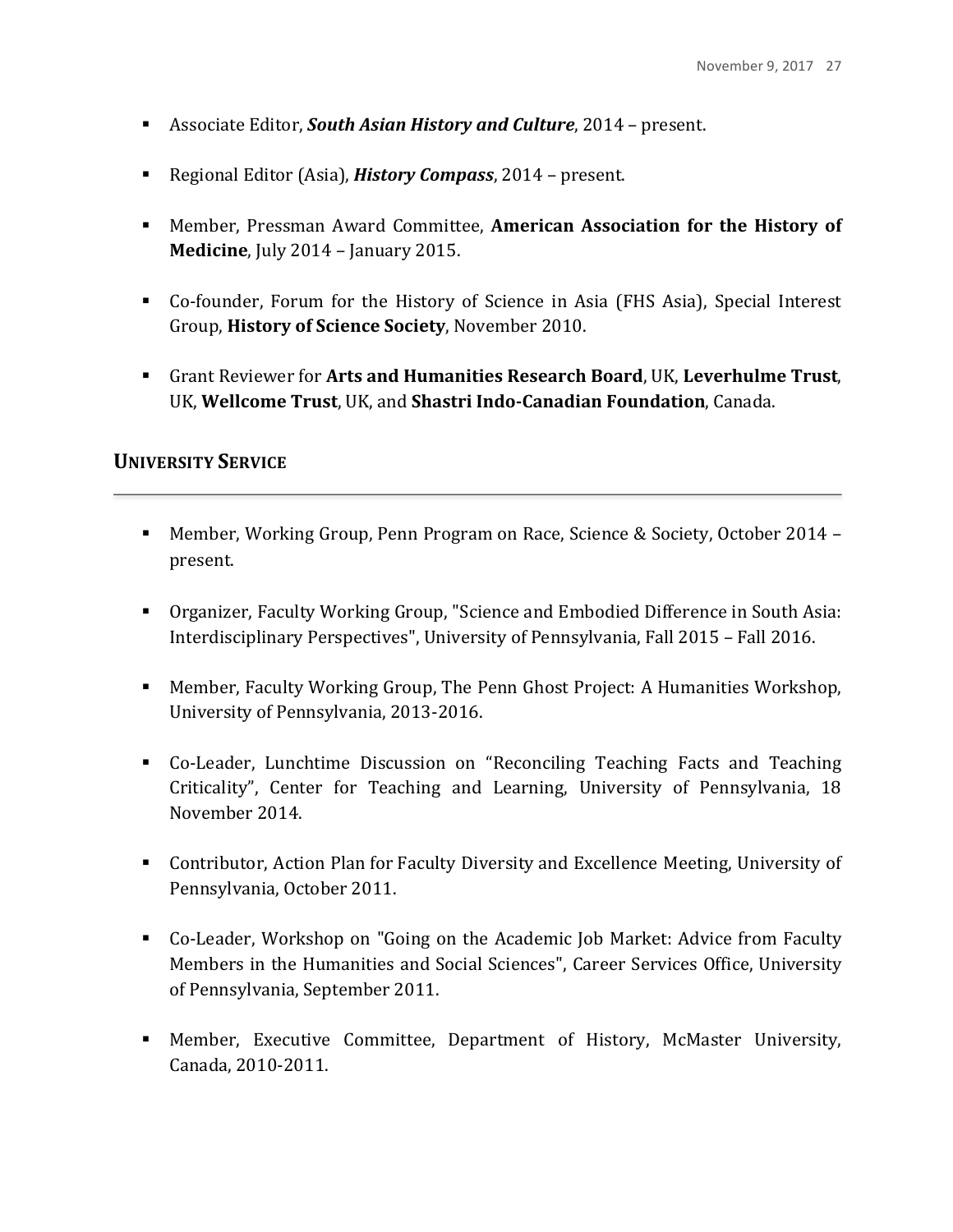- **.** Member, Ethics Committee, Faculty of Humanities, McMaster University, Canada, 2010-2011.
- Humanities Representative to Faculty of Health Sciences, Faculty of Humanities, McMaster University, Canada, 2010-2011.
- **.** Member, Undergraduate Studies Committee, Department of History, McMaster University, Canada, 2009-2011.

# **SCHOOL SERVICE**

- Member, Search Committee, Position of Director of the Center for the Advanced Study of India (CASI), Spring 2017 - present.
- **EXECT:** Member, Search Committee, Position of Assistant Professor in Material Religion (tenure-track), Department of Religious Studies, Fall 2016 – Spring 2017.
- **E.** Respondent, Rahul Mukherjee: "Contested Imaginaries: Debating Nuclear Matters", South Asia Faculty Works-in-Progress Seminar, South Asia Center, September 29, 2016.
- **EXECT:** Director, Early Career Fellowship on History & Anthropology of STEM in South Asia, South Asia Center, January 2016 - present.
- **.** Organizer, Annual STEM in South Asia Lecture Series and Conference, South Asia Center, September 2015 – present.
- **EXEDENT:** Member, Faculty Planning Group on Diversity, Inequality, and Human Well-Being, "Our Foundations and Frontiers: A Strategic Plan for Penn Art & Sciences", September 2015 – present.
- **E.** Member, India Planning Group, Global Inquiries initiative, "Our Foundations and Frontiers: A Strategic Plan for Penn Art & Sciences", August 2015 – present.
- Coordinator, South Asian Studies Colloquium Series, Fall 2014-Spring 2015.
- **.** Member, Search Committee, Position of Assistant Professor in Material Religion (tenure-track), Department of Religious Studies, Fall 2014-Spring 2015.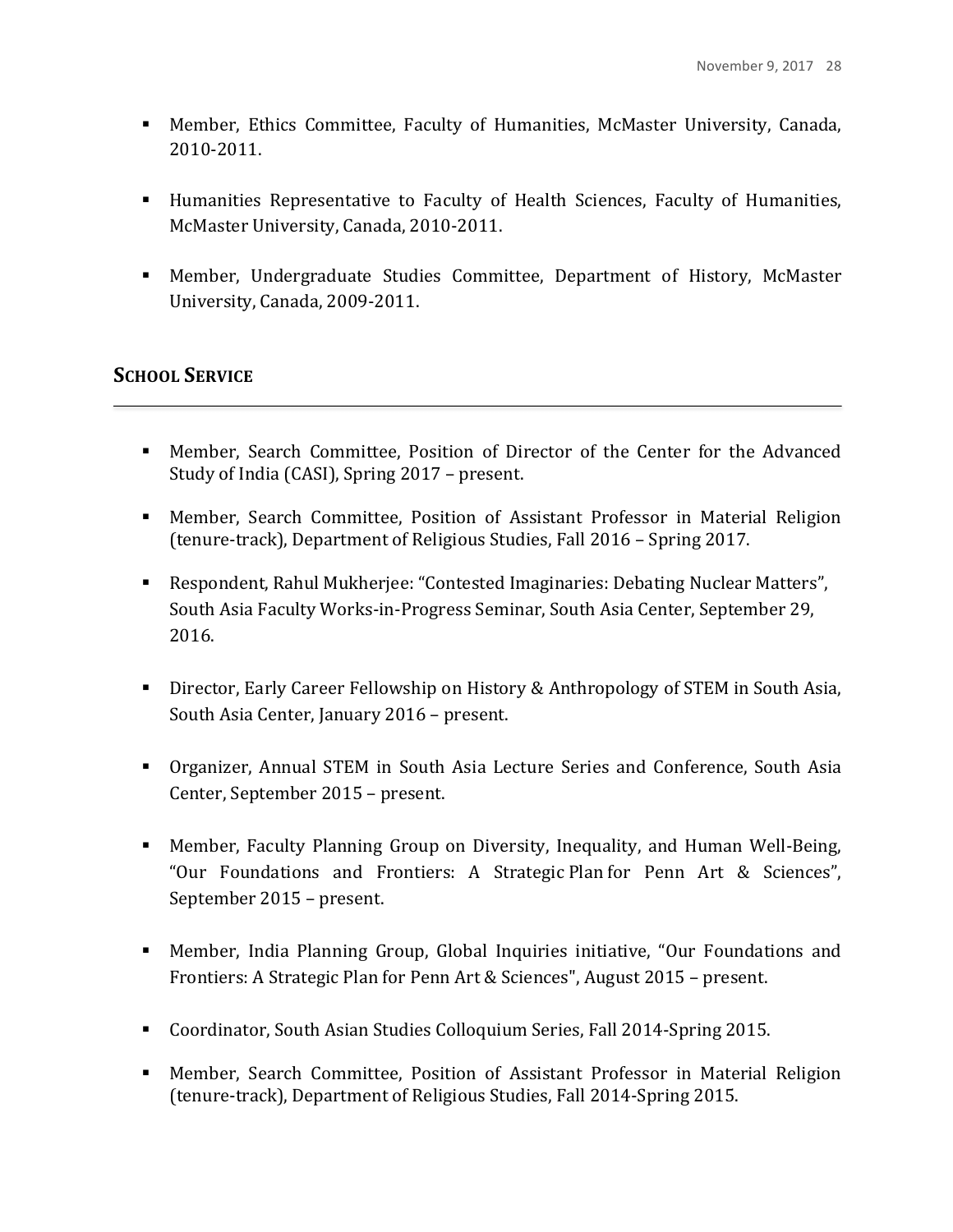- **EXECUTE:** Member, Strategic Planning Faculty Working Group on Society, Science, and Health, October 2013- October 2014.
- **EXECT** Participant, Job Search, Position of Assistant Professor (tenure-track), Department of South Asian Studies, February 2012.
- Contributor, The federal review of Title VI funding for South Asian Studies and helped draft successful application for renewal of funding.
- **Interviewer, Postdoctoral candidate, Gender, Sexuality and Women's Studies** Program, University of Pennsylvania, February 2012.

### **DEPARTMENT SERVICE**

- **.** Member, Search Committee, Position of Assistant Professor in Global Health (tenure-track), Department of History & Sociology of Science, Fall 2014–Spring 2015. [Recruited Dr. Ramah McKay].
- **.** Member, Search Committee, Position of Assistant Professor in History of Non-Western Science (tenure-track), Department of History & Sociology of Science, Fall 2013-Spring 2014. [Recruited Dr. Harun Kucuk].
- Co-ordinator, Monday Workshop Series, Fall 2012—Fall 2014.
- **EXECT** Participant and Interviewer, Job Search, Tenured Position of Associate and/or Full Professor, Department of History and Sociology of Science, January 2012-April 2013.
- Co-Leader, Workshop on "Teaching the Global", University of Pennsylvania, March 2012.

## **PROFESSIONAL ASSOCIATIONS**

*American Association for the History of Medicine Association for Asian Studies American Institute of Bangladesh Studies American Historical Association History of Science Society Society for the History of Technology*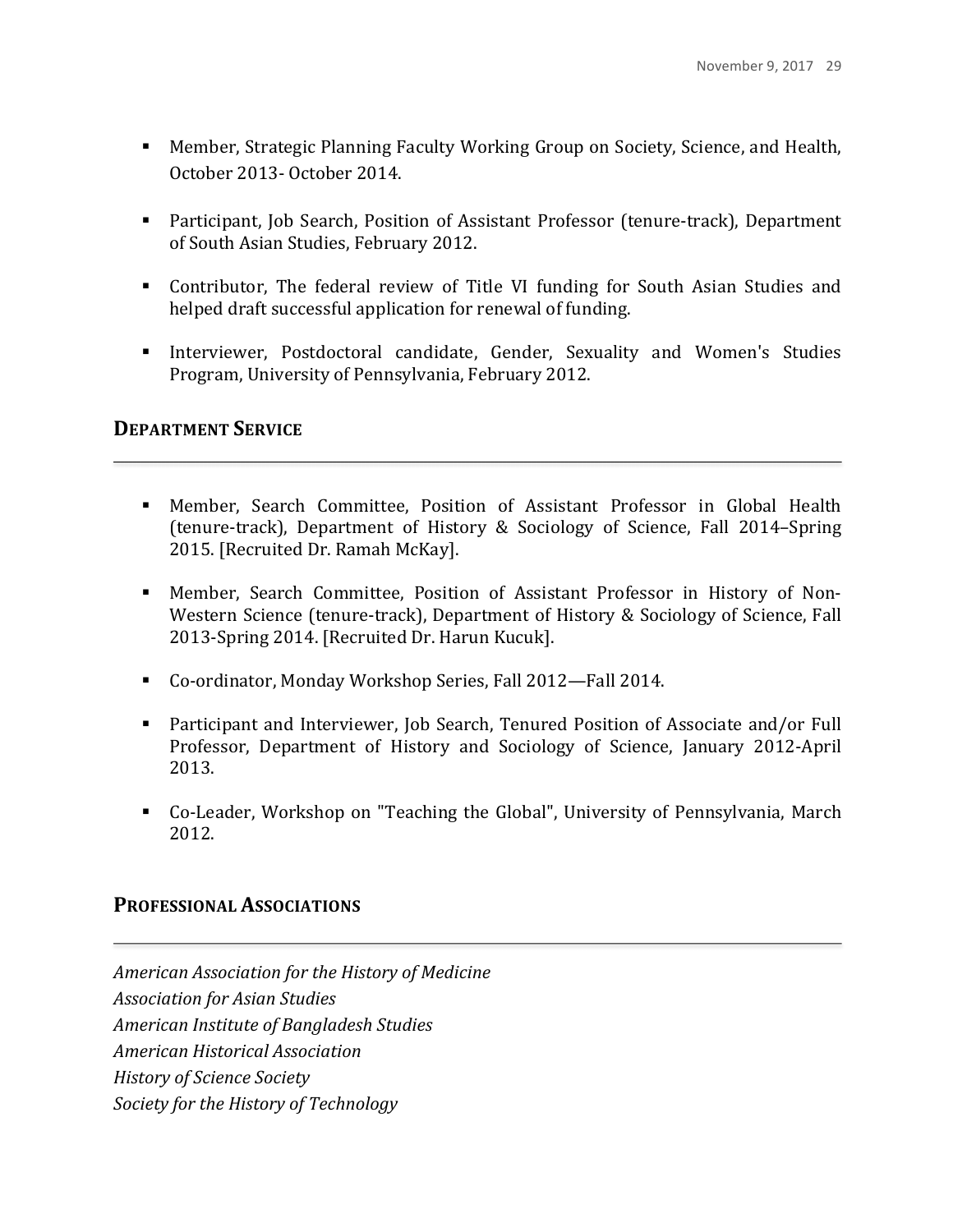# **TEACHING SERVICE**

Assistant Professor, Department of the History and Sociology of Science, University of Pennsylvania, July 2011-present.

### Fall 2017

- HSOC 145: Comparative Medicine
- HSSC 518: Botanic Empire: Plants and Empire, c. 1750-1950.

### Spring 2017

- HSOC 436: Biopiracy
- HSSC 597: Other Reasons: Postcolonial Histories of Science

### Fall 2016

- HSOC 145: Comparative Medicine
- HSOC 337: Race and Medicine in the Global South

### Spring 2016

- HSOC 436: Biopiracy
- HSSC 611-301 Graduate Reading Seminar in History of Medicine

### Fall 2015

- HSOC 145: Comparative Medicine
- HSOC 337: Race and Medicine in the Global South

## Spring 2015

- HSOC 145: Comparative Medicine
- HSOC 436: Biopiracy

### Fall 2014

- HSOC 107: Introduction to Science, Medicine and Technology in Colonial India
- HSSC 597: Other Reasons: Postcolonial Histories of Science

### Spring 2014

- HSOC 145: Comparative Medicine
- HSSC 611: Graduate Reading Seminar in History of Medicine

### Fall 2013 - Teaching Relief

### Spring 2013

- HSOC 145: Comparative Medicine
- HSSC 536: Imperialism and Medicine in the British World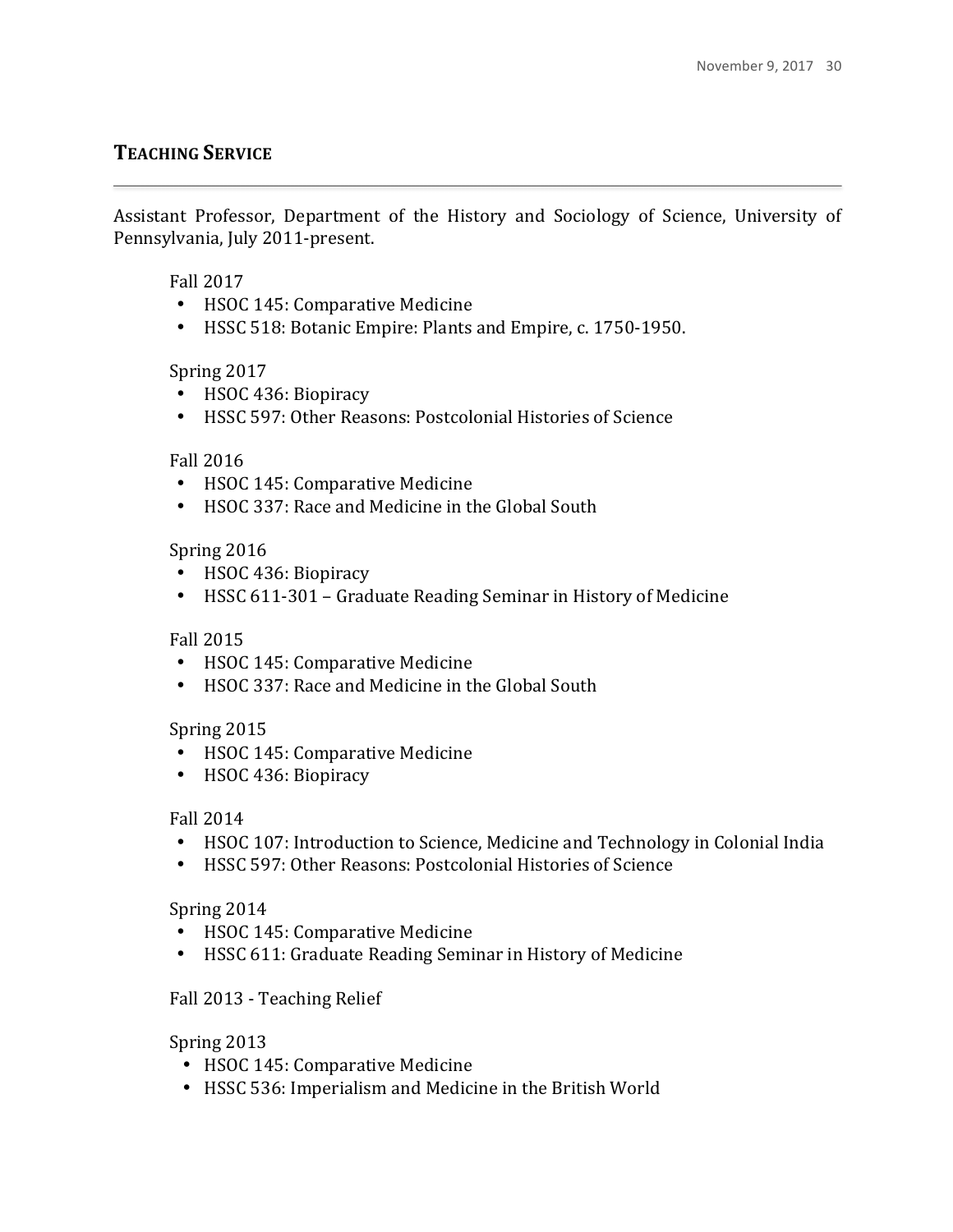Fall 2012

- HSOC 107: Science, Medicine and Technology in Colonial India
- STS 016: Islamic Science

## Spring 2012

- HSSC 586: Making India Modern
- HSOC 347: Asian Medicines and Modernity

### Fall 2011

- STS 307: Globalization and Medicine in Modern India
- STS 107: Science, Medicine and Technology in Colonial India

Assistant Professor, Department of History, McMaster University, July 2009-June 2011.

Spring 2011

- History 1BB3: Global History in the Twentieth Century
- History 3IG3: Gandhi: His Life and Afterlife

### Fall 2010

- History 4SA3: Nationalisms in South Asia
- History 2HI3: Historical Inquiry: Other Pasts Negotiating Memories, Memorials and Popular Histories
- History: Independent Study in Imperialism and Medicine (1 student)

Spring 2010

- History 2HI3: Historical Inquiry: Other Pasts Negotiating Memories, Memorials and Popular Histories
- History 792: History of South Asia

### Fall 2009

- History 1BB3: Global History in the Twentieth Century
- History 4SA3: Nationalisms in South Asia

Lecturer, Department of History, Newcastle University, UK, September 2007-August 2008.

Spring 2008

- History: Identities in World History
- History: Mughal India: A Survey
- History: Partitions in South Asia
- History: History of Tropical Medicine
- History: Historical Methods: Post-Modernism and the Writing of History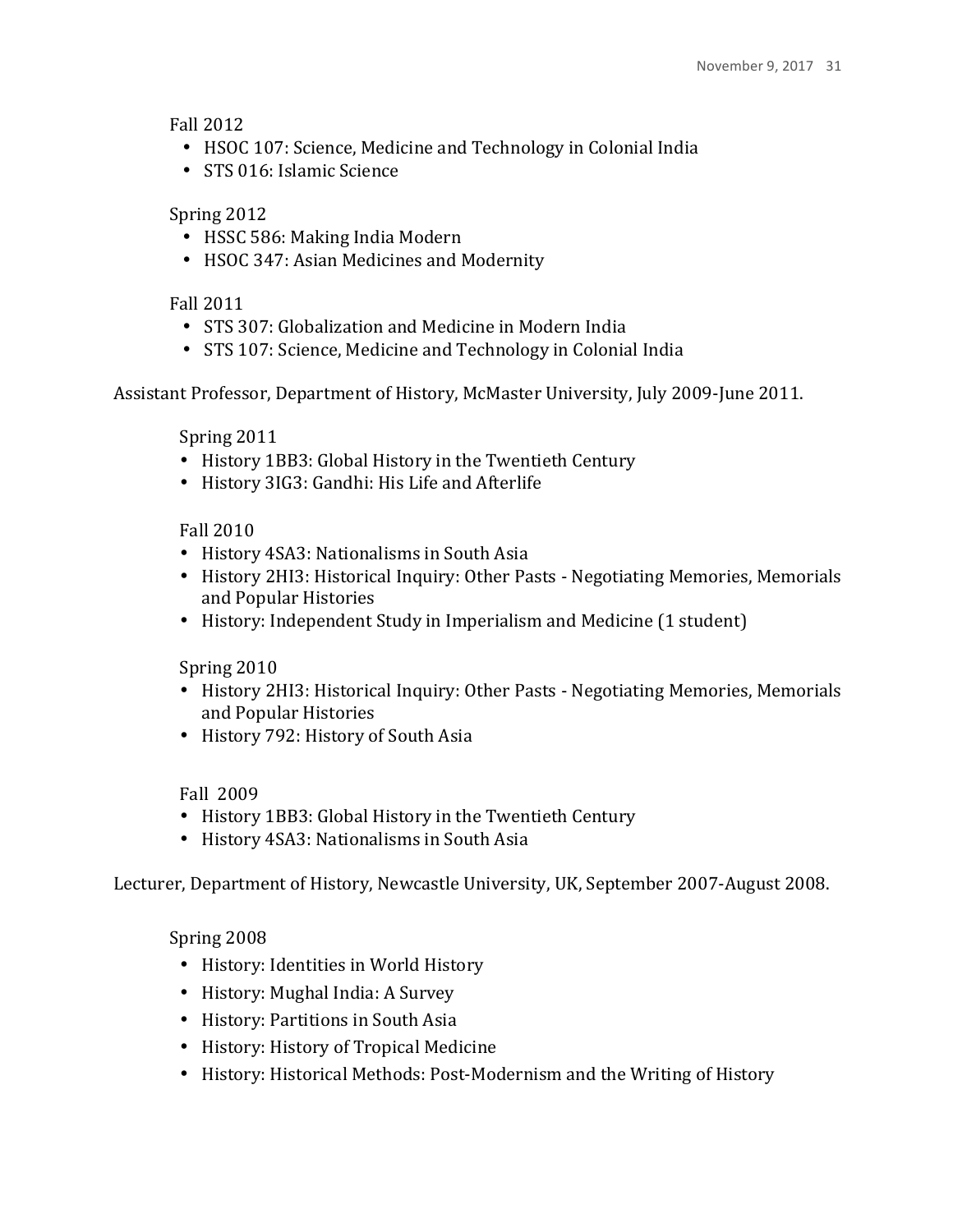Fall 2007

- History: The Making of Modern India: India in the Twentieth Century
- History: Gandhi and Gandhianism
- History: Practicing History (Subaltern Studies)

Postdoctoral Fellow, Department of History, University of Southampton, UK, September 2006-August 2007.

Spring 2007

- History: Normal/Abnormal: A History of Sexuality
- History: Health and History

Tutor, School of Oriental and African Studies, UK, September 2005-June 2006.

• History: Introduction to South Asian History

# **GUEST LECTURES**

- "Doctoring Traditions: Ayurveda, Small Technologies, and Braided Sciences", in GU4800: Global History of Science, Center for Science and Society, **Columbia University**, September 15, 2017.
- "Doctoring Traditions: Ayurveda, Small Technologies, and Braided Sciences", in STS.417 - STS Seminar on the Global South, Program in Science, Technology and Society, Massachusetts Institute of Technology, April 24, 2017.
- **E** "Biopiracy", in International Order-Making, Lauder Global Program, The Lauder **Institute**, University of Pennsylvania, April 21, 2016.
- "Ghosts and the History of Science", in RELS013 Gods, Ghosts & Monsters, **Department of Religious Studies**, University of Pennsylvania, October 26, 2015.
- **EXECTE:** "Colonialism and Health", in HSOC10 Health & Societies, Department of the **History and Sociology of Science**, University of Pennsylvania, January 22, 2015.

# **UNDERGRADUATE SUPERVISOR**

- Natalia A. Czerwonka, Pharmaceuticals in India, Independent Study, Spring 2016.
- Caroline D. Kee, "The Problem of Pluralism: How medical providers practice within a system of specialized healing in the Kumaon Region of the Central Indian Himalayas", Honors Thesis, Fall 2014.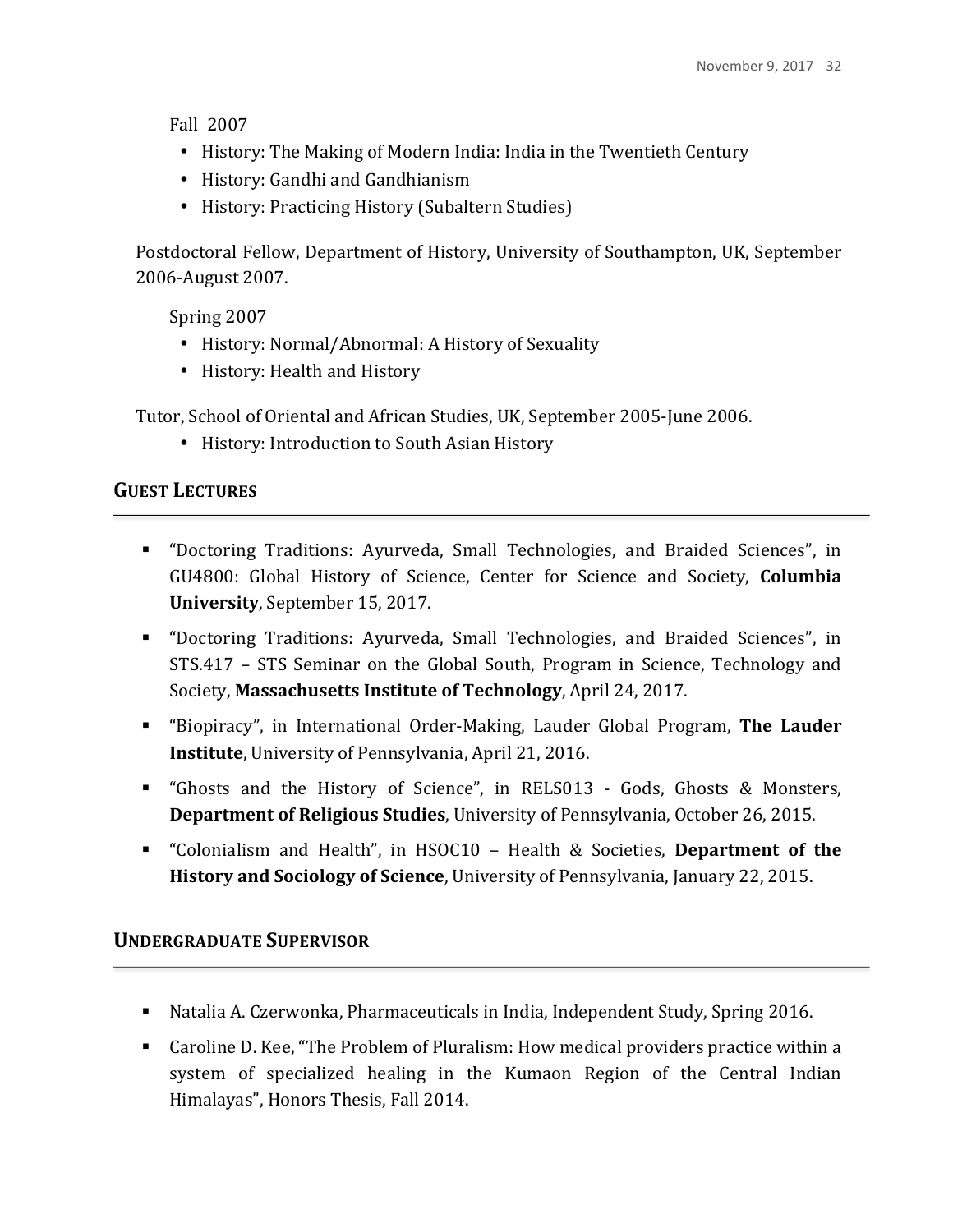- Sonia Raju Davey, Medicine in South Asia, Independent Study, Spring 2013.
- Chaitanya B. Jayanti, Societal Perceptions of Stuttering in India, Independent Study, Spring 2013.
- **Example 20** Bhargavi Ammu, Traditional Medicine in Hyderabad, Capstone Independent Study, Fall 2012.

## **POSTGRADUATE THESIS ADVISOR**

- **Eaishakh Chakrabarti**, "Gambling and Speculative Practices in Colonial India: 1867—1945", South Asia Studies, University of Pennsylvania, 2016—present, Supervisor.
- **EXTE:** Allegra Giovine, "Making Money on the Steps of the Buddha: Charting the Vernacular Economy in Colonial Burma, circa 1910-1930", Department of History and Sociology of Science, University of Pennsylvania, 2013—present, Supervisor.
- **Eram Alam**, "The Care of Foreigners: A History of South Asian Physicians in the United States, 1965-2015, Department of History and Sociology of Science, University of Pennsylvania, 2013-2016, Committee Member.
- **Divya Roy**, "Reforming Mothers, Creating Citizens: The Politics of Women's Health and Family Planning in Colonial and Postcolonial South India", Department of History and Sociology of Science, University of Pennsylvania, 2011—2014, Committee Member.
- **Iason M. Chernesky**, History of Medicine in the British Empire, Graduate Independent Study, Department of History and Sociology of Science, University of Pennsylvania, Fall 2014.
- **Luke M. Messac**, History of Medicine in the British Empire I, Graduate Independent Study, Department of History and Sociology of Science, University of Pennsylvania, Fall 2014.
- **Luke M. Messac**, History of Medicine in the British Empire II, Graduate Independent Study, Department of History and Sociology of Science, University of Pennsylvania, Spring 2014.
- **Exaishakh Chakrabarti**, Economic History, Graduate Independent Study, Department of History and Sociology of Science, University of Pennsylvania, Spring 2014.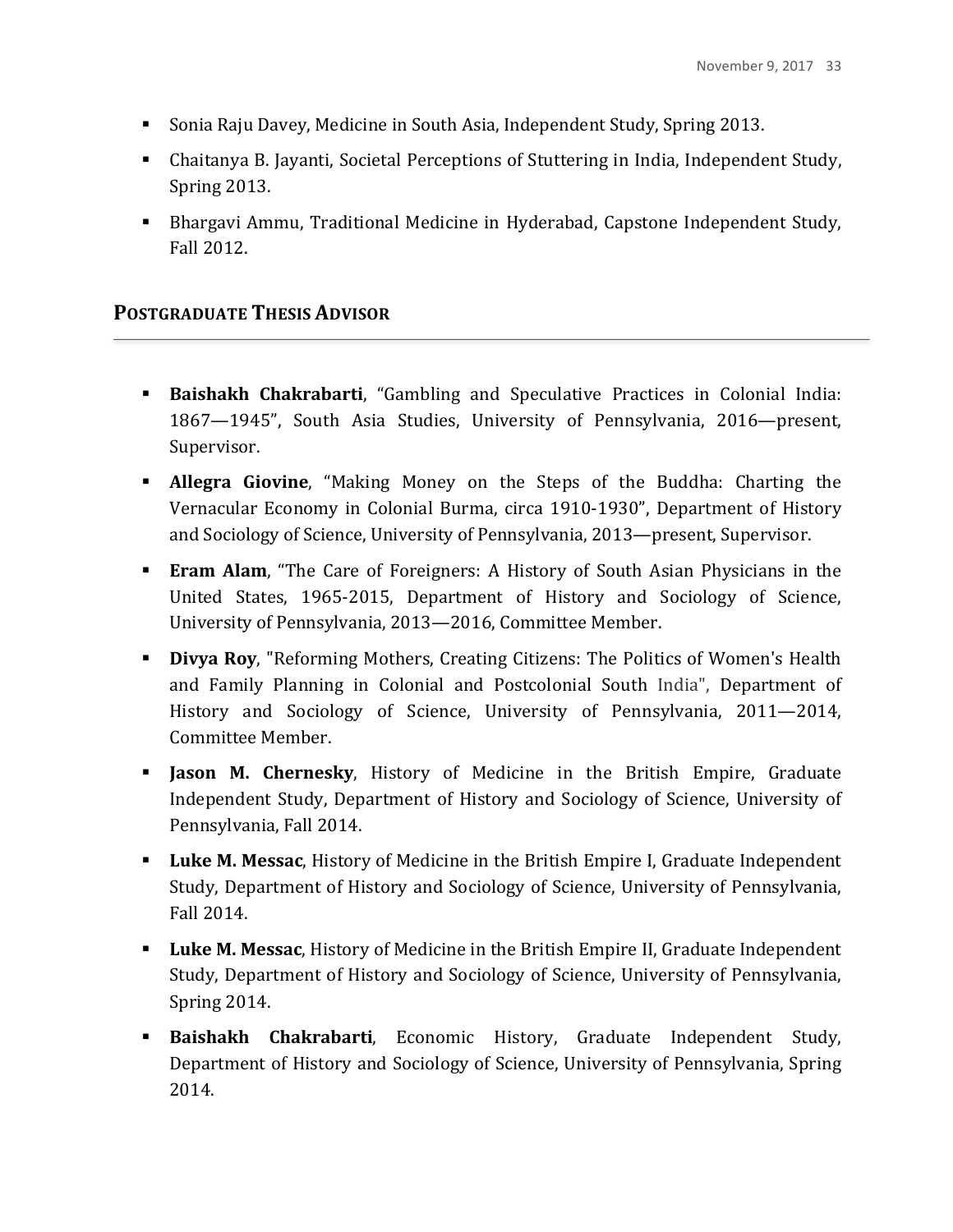- **Maysoon Sheikh**, "Colonial Gynaecology: Contagious Disease Acts and the Transfer of Gynaecological Knowledge in Colonial South Asia", Department of History, McMaster University, 2011, Supervisor.
- **Exachary Stockill,** "Building Bridges: The Beatle Impact on 'India' in the Postcolonial Imagination", Department of History, McMaster University, 2011.

### **DOCTORAL EXTERNAL EXAMINER**

- Souvik Naha, "Cricket, Public Culture, and Mediated Identities in Calcutta, 1934-1999", Department of Humanities, Social and Political Sciences, ETH Zurich, March 2017.
- ! Chandrima Sinha, "Unabingsho Shotoker shesh dikey ebong Bingsho Shotoker goraye Banglaye Jati Andolon ebong Borno Shomajer Punorbinyash: Mahishyo o Shubornobonik Shomaj" ["Caste Movements and the Restructuring of Caste Society in the Late-Nineteenth and Early-Twentieth Centuries in Bengal: Mahishya and Subarnabanik Societies"], Department of History, **University of Calcutta**, August 2013.

### **OTHER PROFESSIONAL ACTIVITIES**

Book Manuscript Review: Cambridge University Press Routledge (South Asian Studies) Pearson Longman, UK University of Chicago Press Journal Manuscript Review: Comparative Studies in Society and History Bulletin for the History of Medicine Social History of Medicine Technology & Culture

- Anthropology & Medicine
- 
- Medicine Anthropology Theory
- Medical Anthropology